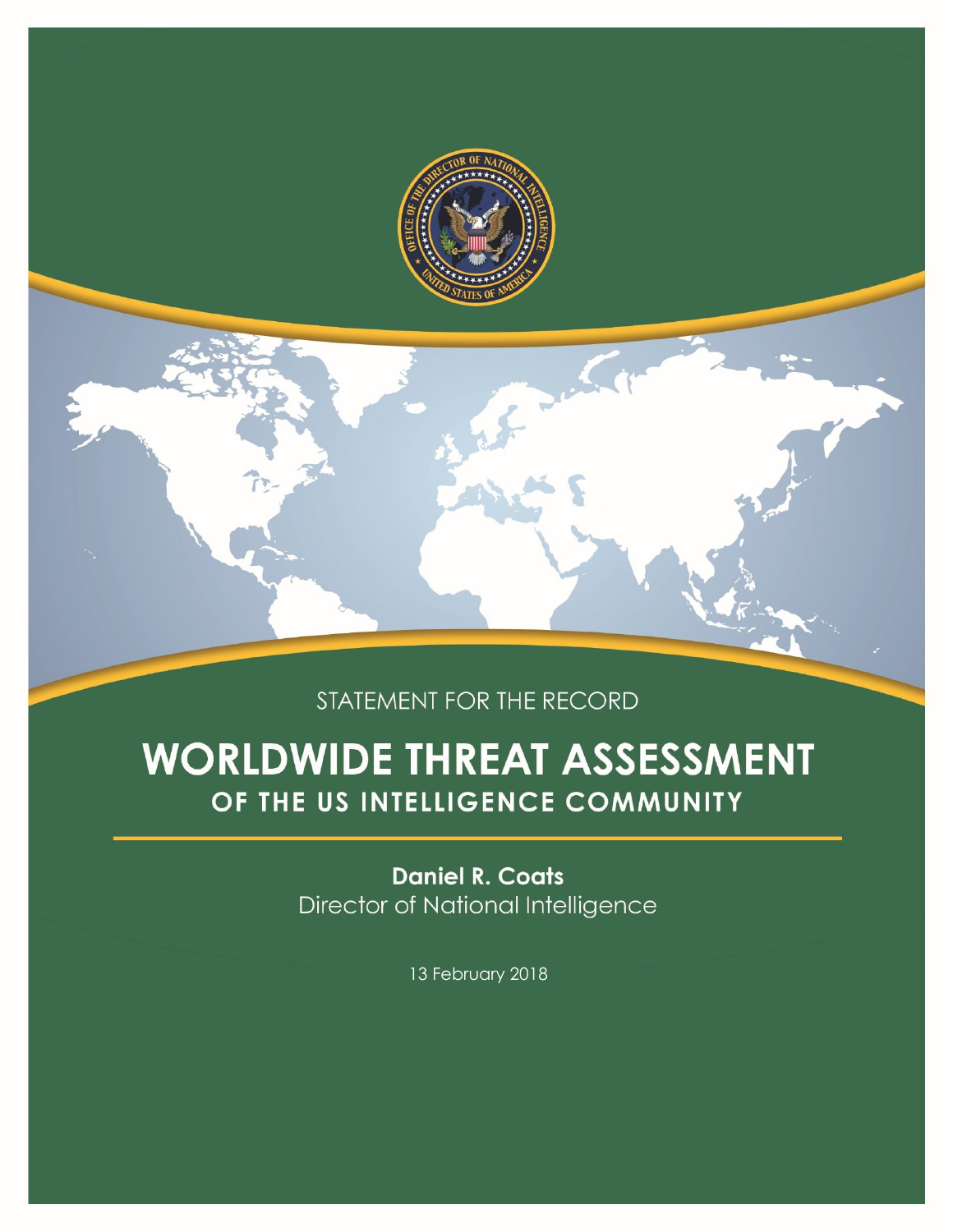# **STATEMENT FOR THE RECORD**

# **WORLDWIDE THREAT ASSESSMENT of the US INTELLIGENCE COMMUNITY**

February 13, 2018

# **INTRODUCTION**

<span id="page-1-0"></span>Chairman Burr, Vice Chairman Warner, Members of the Committee, thank you for the invitation to offer the United States Intelligence Community's 2018 assessment of threats to US national security. My statement reflects the collective insights of the Intelligence Community's extraordinary women and men, whom I am privileged and honored to lead. We in the Intelligence Community are committed every day to providing the nuanced, independent, and unvarnished intelligence that policymakers, warfighters, and domestic law enforcement personnel need to protect American lives and America's interests anywhere in the world.

The order of the topics presented in this statement does not necessarily indicate the relative importance or magnitude of the threat in the view of the Intelligence Community.

Information available as of 8 February 2018 was used in the preparation of this assessment.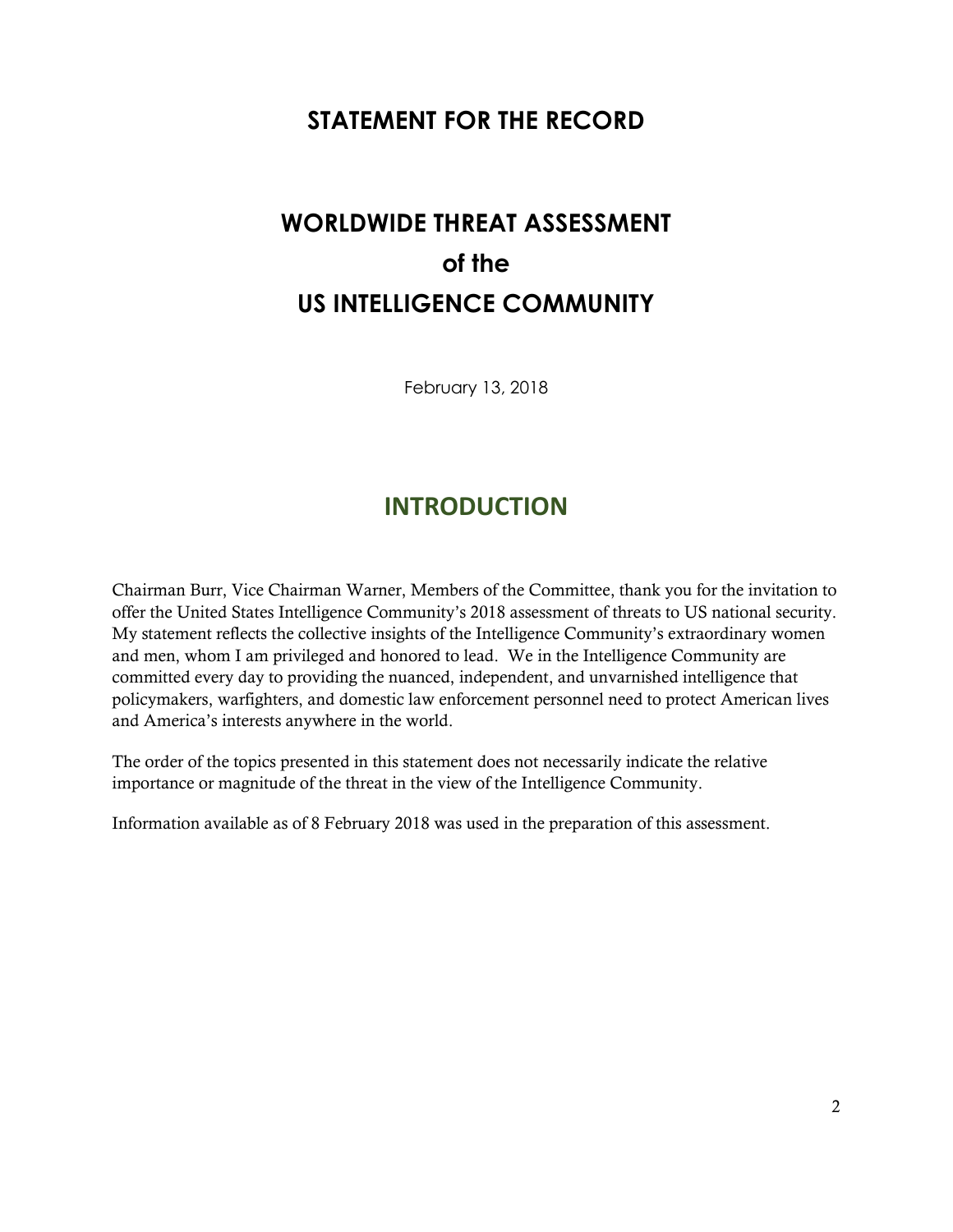| COUNTERINTELLIGENCE AND FOREIGN DENIAL AND DECEPTION  11     |  |
|--------------------------------------------------------------|--|
|                                                              |  |
| TECHNOLOGY ACQUISITIONS AND STRATEGIC ECONOMIC COMPETITION12 |  |
|                                                              |  |
|                                                              |  |
|                                                              |  |
|                                                              |  |

# <span id="page-2-0"></span>**CONTENTS**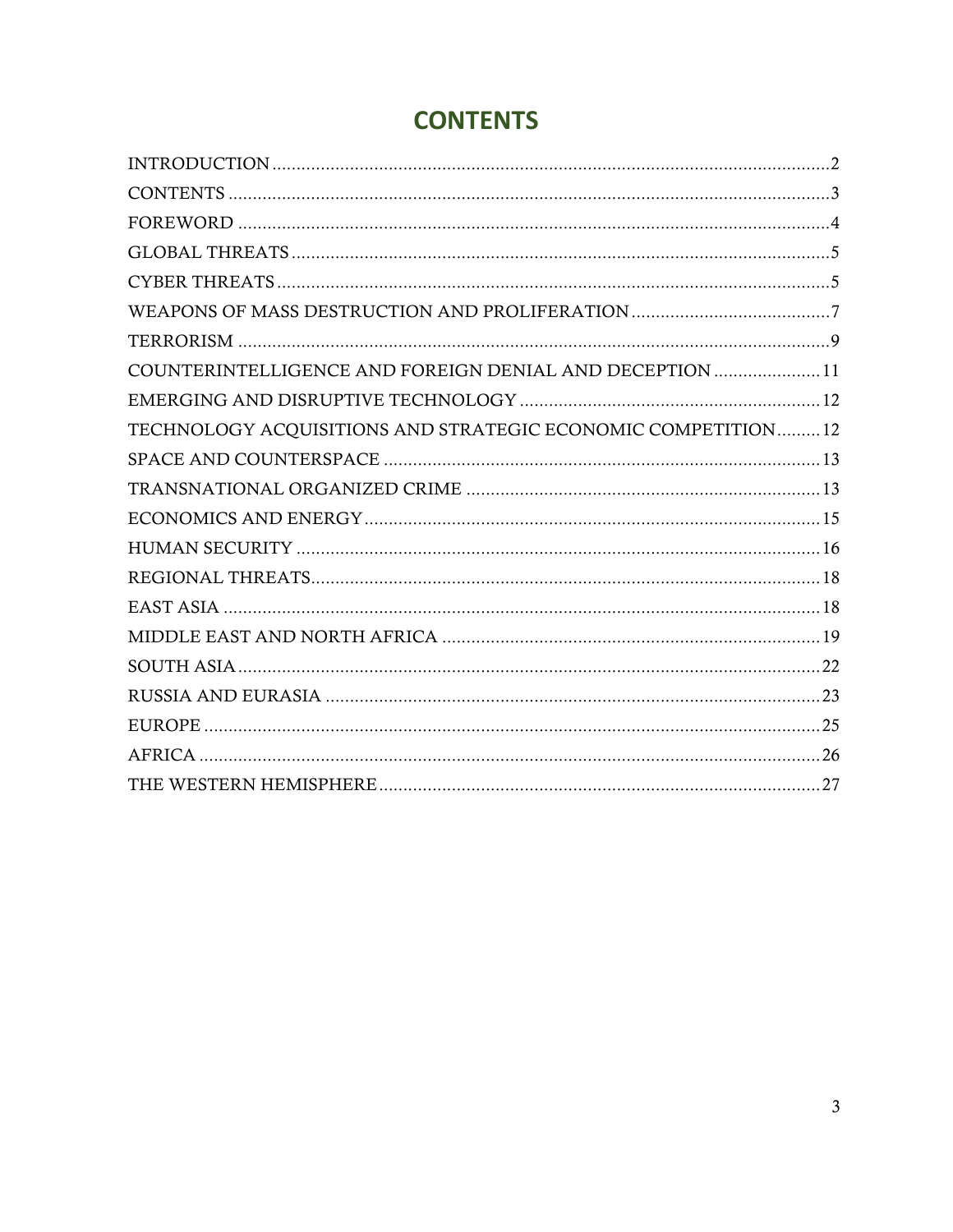# **FOREWORD**

<span id="page-3-0"></span>*Competition among countries will increase in the coming year as major powers and regional aggressors exploit complex global trends while adjusting to new priorities in US foreign policy. The risk of interstate conflict, including among great powers, is higher than at any time since the end of the Cold War. The most immediate threats of regional interstate conflict in the next year come from North Korea and from Saudi-Iranian use of proxies in their rivalry. At the same time, the threat of state and nonstate use of weapons of mass destruction will continue to grow.*

- Adversaries and malign actors will use all instruments of national power—including information and cyber means—to shape societies and markets, international rules and institutions, and international hot spots to their advantage.
- China and Russia will seek spheres of influence and to check US appeal and influence in their regions. Meanwhile, US allies' and partners' uncertainty about the willingness and capability of the United States to maintain its international commitments may drive them to consider reorienting their policies, particularly regarding trade, away from Washington.
- Forces for geopolitical order and stability will continue to fray, as will the rules-based international order. New alignments and informal networks—outside traditional power blocs and national governments—will increasingly strain international cooperation.

### *Tension within many countries will rise, and the threat from Sunni violent extremist groups will evolve as they recoup after battlefield losses in the Middle East.*

- Slow economic growth and technology-induced disruptions in job markets are fueling populism within advanced industrial countries and the very nationalism that contributes to tension among countries.
- Developing countries in Latin America and Sub-Saharan Africa face economic challenges, and many states struggle with reforms to tamp down corruption. Terrorists and criminal groups will continue to exploit weak state capacity in Africa, the Middle East, and Asia.
- Challenges from urbanization and migration will persist, while the effects of air pollution, inadequate water, and climate change on human health and livelihood will become more noticeable. Domestic policy responses to such issues will become more difficult—especially for democracies—as publics become less trusting of authoritative information sources.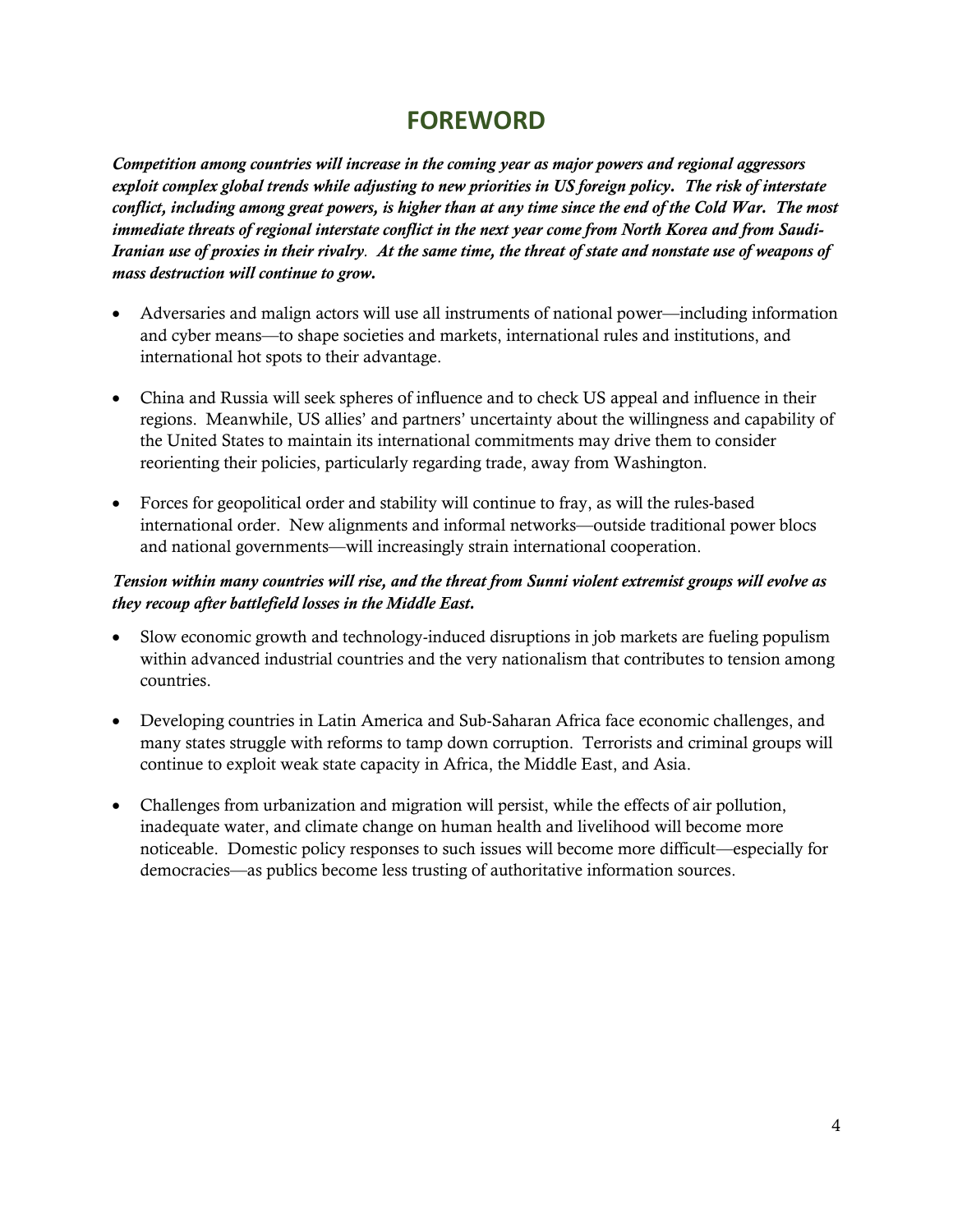# **GLOBAL THREATS**

#### <span id="page-4-1"></span><span id="page-4-0"></span>**CYBER THREATS**

*The potential for surprise in the cyber realm will increase in the next year and beyond as billions more digital devices are connected—with relatively little built-in security—and both nation states and malign actors become more emboldened and better equipped in the use of increasingly widespread cyber toolkits.* The risk is growing that some adversaries will conduct cyber attacks—such as data deletion or localized and temporary disruptions of critical infrastructure—against the United States in a crisis short of war.

- In 2016 and 2017, state-sponsored cyber attacks against Ukraine and Saudi Arabia targeted multiple sectors across critical infrastructure, government, and commercial networks.
- Ransomware and malware attacks have spread globally, disrupting global shipping and production lines of US companies. The availability of criminal and commercial malware is creating opportunities for new actors to launch cyber operations.
- We assess that concerns about US retaliation and still developing adversary capabilities will mitigate the probability of attacks aimed at causing major disruptions of US critical infrastructure, but we remain concerned by the increasingly damaging effects of cyber operations and the apparent acceptance by adversaries of collateral damage.

#### **Adversaries and Malign Actors Poised for Aggression**

#### *Russia, China, Iran, and North Korea will pose the greatest cyber threats to the United States during the next year.* These states are using cyber operations as a low-cost tool of statecraft, and we assess that they will work to use

cyber operations to achieve strategic objectives unless they face clear repercussions for their cyber operations. Nonstate actors will continue to use cyber operations for financial crime and to enable propaganda and messaging.

 The use of cyber attacks as a foreign policy tool outside of military conflict has been mostly limited to sporadic lower-level attacks. Russia, Iran, and North Korea, however, are testing more aggressive cyber attacks that pose growing threats to the United States and US partners.

#### **Countries With Cyber Attack Capabilities**



17-14907 1-18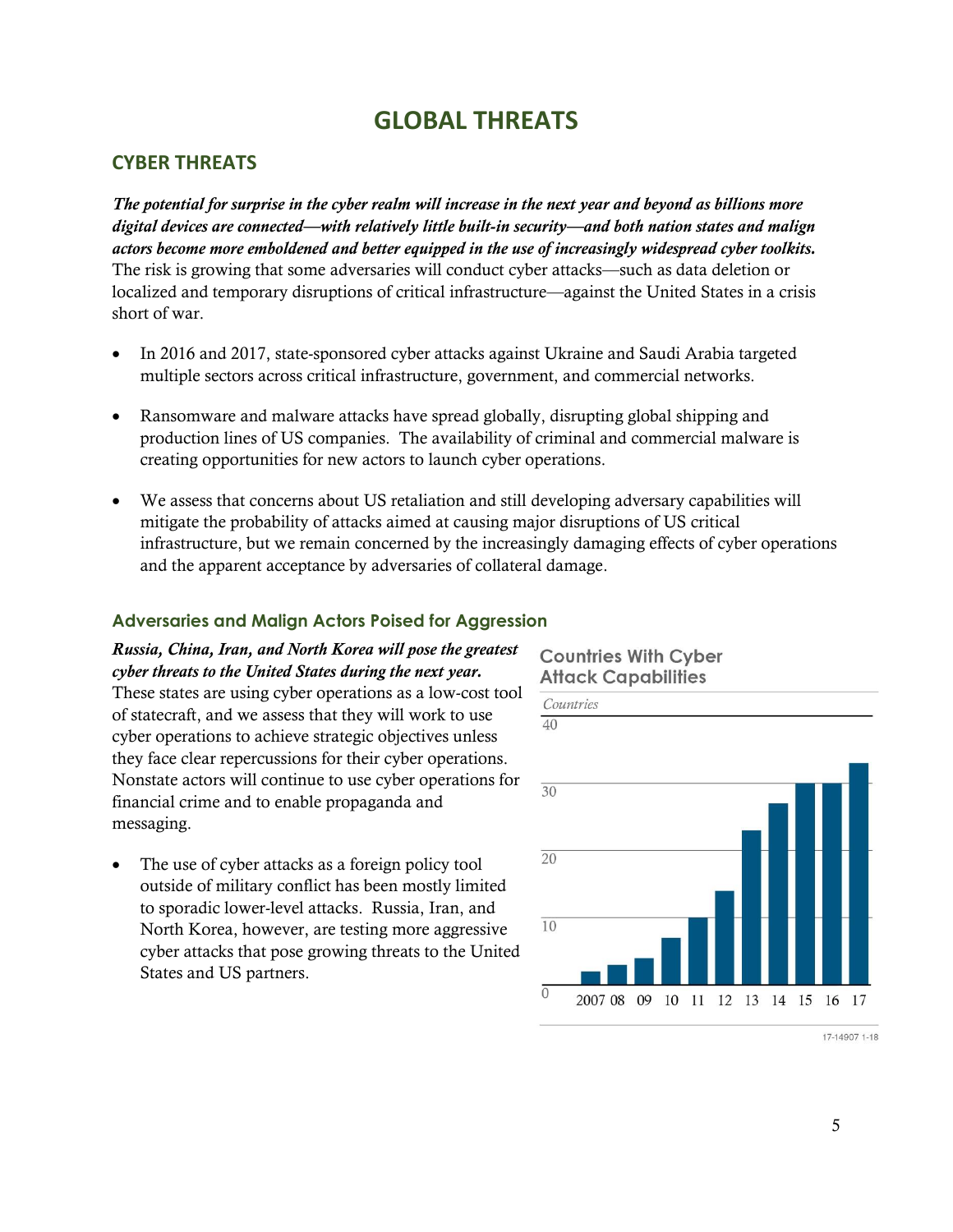*Russia. We expect that Russia will conduct bolder and more disruptive cyber operations during the next year, most likely using new capabilities against Ukraine.* The Russian Government is likely to build on the wide range of operations it is already conducting, including disruption of Ukrainian energydistribution networks, hack-and-leak influence operations, distributed denial-of-service attacks, and false flag operations. In the next year, Russian intelligence and security services will continue to probe US and allied critical infrastructures, as well as target the United States, NATO, and allies for insights into US policy.

*China. China will continue to use cyber espionage and bolster cyber attack capabilities to support national security priorities.* The IC and private-sector security experts continue to identify ongoing cyber activity from China, although at volumes significantly lower than before the bilateral US-China cyber commitments of September 2015. Most detected Chinese cyber operations against US private industry are focused on cleared defense contractors or IT and communications firms whose products and services support government and private sector networks worldwide. China since 2015 has been advancing its cyber attack capabilities by integrating its military cyber attack and espionage resources in the Strategic Support Force, which it established in 2015.

*Iran. We assess that Iran will continue working to penetrate US and Allied networks for espionage and to position itself for potential future cyber attacks, although its intelligence services primarily focus on Middle Eastern adversaries—especially Saudi Arabia and Israel*. Tehran probably views cyberattacks as a versatile tool to respond to perceived provocations, despite Iran's recent restraint from conducting cyber attacks on the United States or Western allies.Iran's cyber attacks against Saudi Arabia in late 2016 and early 2017 involved data deletion on dozens of networks across government and the private sector.

*North Korea. We expect the heavily sanctioned North Korea to use cyber operations to raise funds and to gather intelligence or launch attacks on South Korea and the United States*. Pyongyang probably has a number of techniques and tools it can use to achieve a range of offensive effects with little or no warning, including distributed denial of service attacks, data deletion, and deployment of ransomware.

 North Korean actors developed and launched the WannaCry ransomware in May 2017, judging from technical links to previously identified North Korean cyber tools, tradecraft, and operational infrastructure. We also assess that these actors conducted the cyber theft of \$81 million from the Bank of Bangladesh in 2016.

*Terrorists and Criminals. Terrorist groups will continue to use the Internet to organize, recruit, spread propaganda, raise funds, collect intelligence, inspire action by followers, and coordinate operations*. Given their current capabilities, cyber operations by terrorist groups mostly likely would result in personally identifiable information (PII) disclosures, website defacements, and denial-of-service attacks against poorly protected networks. Transnational criminals will continue to conduct for-profit cyberenabled crimes, such as theft and extortion against US networks. We expect the line between criminal and nation-state activity to become increasingly blurred as states view cyber criminal tools as a relatively inexpensive and deniable means to enable their operations.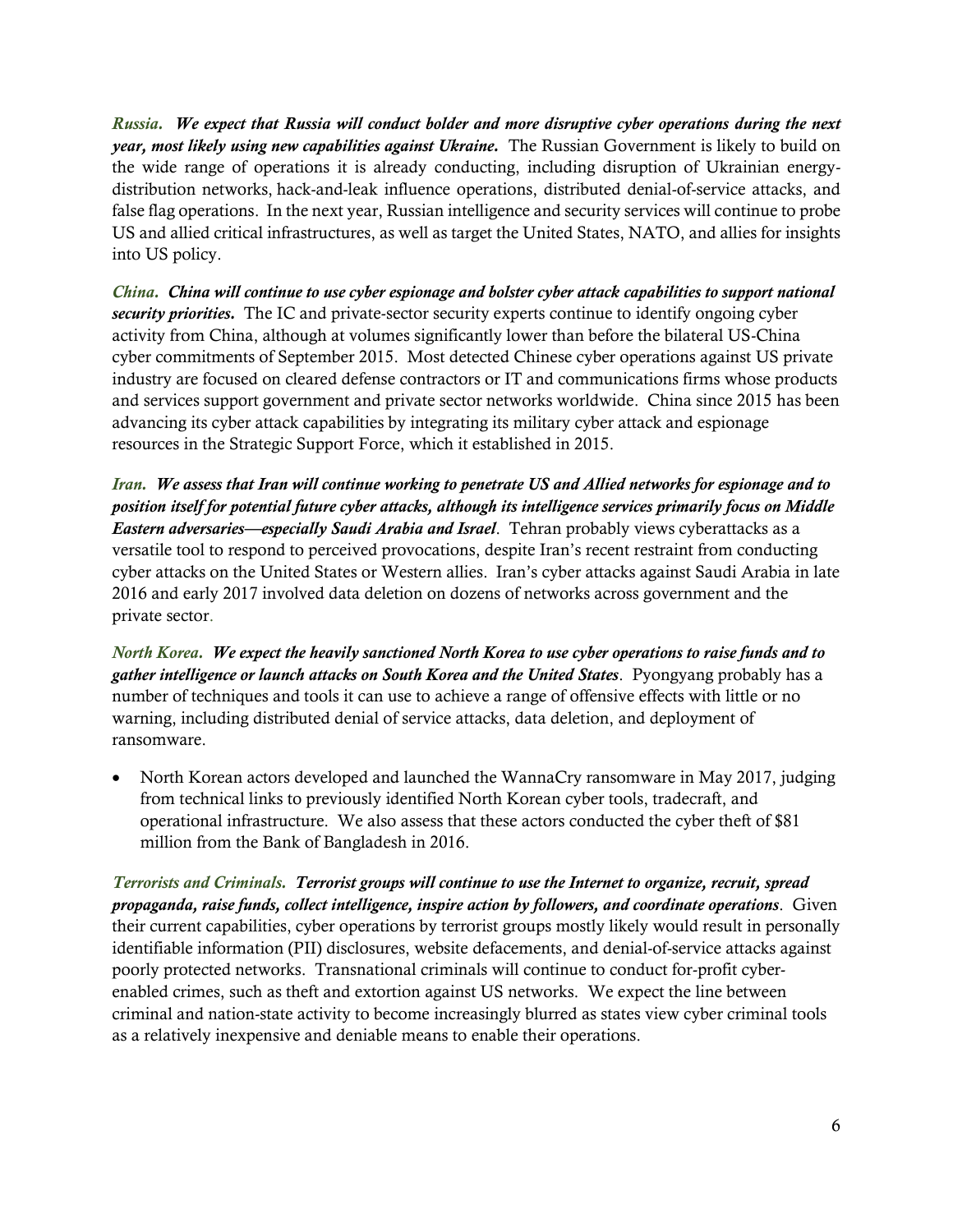### <span id="page-6-0"></span>**WEAPONS OF MASS DESTRUCTION AND PROLIFERATION**

*State efforts to modernize, develop, or acquire weapons of mass destruction (WMD), their delivery systems, or their underlying technologies constitute a major threat to the security of the United States, its deployed troops, and its allies.* Both state and nonstate actors have already demonstrated the use of chemical weapons in Iraq and Syria.Biological and chemical materials and technologies—almost always dual-use—move easily in the globalized economy, as do personnel with the scientific expertise to design and use them for legitimate and illegitimate purposes. Information about the latest discoveries in the life sciences also diffuses rapidly around the globe, widening the accessibility of knowledge and tools for beneficial purposes and for potentially nefarious applications.

#### **Russia**

Russia has developed a ground-launched cruise missile (GLCM) that the United States has declared is in violation of the Intermediate-Range Nuclear Forces (INF) Treaty. Despite Russia's ongoing development of other Treaty-compliant missiles with intermediate ranges, Moscow probably believes that the new GLCM provides sufficient military advantages to make it worth risking the political repercussions of violating the INF Treaty. In 2013, a senior Russian administration official stated publicly that the world had changed since the INF Treaty was signed in 1987. Other Russian officials have made statements complaining that the Treaty prohibits Russia, but not some of its neighbors, from developing and possessing ground-launched missiles with ranges between 500 and 5,500 kilometers.

### **China**

The Chinese People's Liberation Army (PLA) continues to modernize its nuclear missile force by adding more survivable road-mobile systems and enhancing its silo-based systems. This new generation of missiles is intended to ensure the viability of China's strategic deterrent by providing a second-strike capability. China also has tested a hypersonic glide vehicle. In addition, the PLA Navy continues to develop the JL-2 submarine-launched ballistic missile (SLBM) and might produce additional JIN-class nuclear-powered ballistic missile submarines. The JIN-class submarines armed with JL-2 SLBMs—give the PLA Navy its first long-range, sea-based nuclear capability. The Chinese have also publicized their intent to form a triad by developing a nuclear-capable nextgeneration bomber.

### **Iran and the Joint Comprehensive Plan of Action**

Tehran's public statements suggest that it wants to preserve the Joint Comprehensive Plan of Action because it views the JCPOA as a means to remove sanctions while preserving some nuclear capabilities. Iran recognizes that the US Administration has concerns about the deal but expects the other participants—China, the EU, France, Germany, Russia, and the United Kingdom—to honor their commitments. Iran's implementation of the JCPOA has extended the amount of time Iran would need to produce enough fissile material for a nuclear weapon from a few months to about one year, provided Iran continues to adhere to the deal's major provisions. The JCPOA has also enhanced the transparency of Iran's nuclear activities, mainly by fostering improved access to Iranian nuclear facilities for the IAEA and its investigative authorities under the Additional Protocol to its Comprehensive Safeguards Agreement.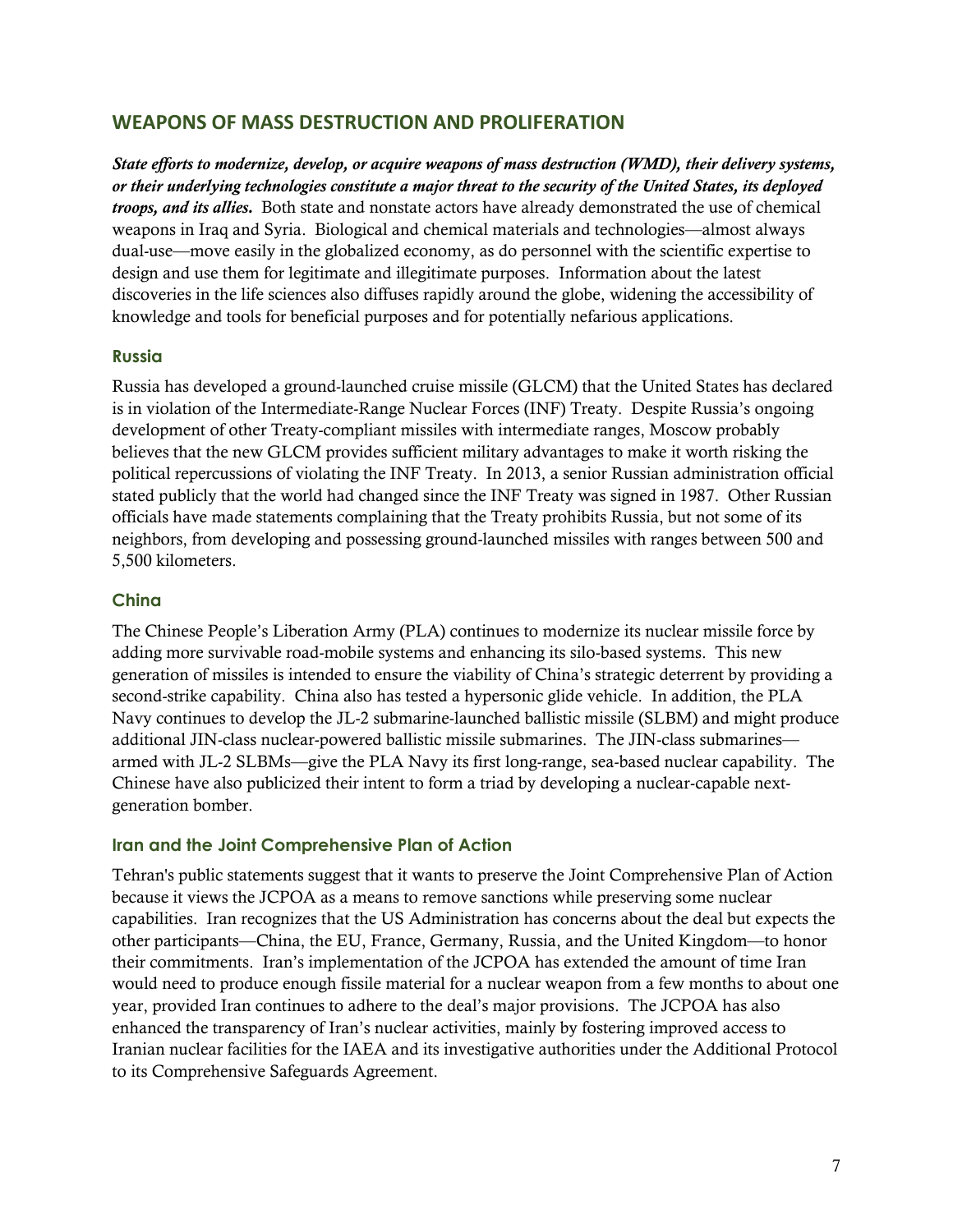Iran's ballistic missile programs give it the potential to hold targets at risk across the region, and Tehran already has the largest inventory of ballistic missiles in the Middle East. Tehran's desire to deter the United States might drive it to field an ICBM. Progress on Iran's space program, such as the launch of the Simorgh SLV in July 2017, could shorten a pathway to an ICBM because space launch vehicles use similar technologies.

### **North Korea**

*North Korea will be among the most volatile and confrontational WMD threats to the United States over the next year.* North Korea's history of exporting ballistic missile technology to several countries, including Iran and Syria, and its assistance during Syria's construction of a nuclear reactor destroyed in 2007—illustrate its willingness to proliferate dangerous technologies.

In 2017 North Korea, for the second straight year, conducted a large number of ballistic missile tests, including its first ICBM tests. Pyongyang is committed to developing a long-range, nuclear-armed missile that is capable of posing a direct threat to the United States. It also conducted its sixth and highest yield nuclear test to date.

We assess that North Korea has a longstanding BW capability and biotechnology infrastructure that could support a BW program. We also assess that North Korea has a CW program and probably could employ these agents by modifying conventional munitions or with unconventional, targeted methods.

# **Pakistan**

Pakistan continues to produce nuclear weapons and develop new types of nuclear weapons, including short-range tactical weapons, sea-based cruise missiles, air-launched cruise missiles, and longer-range ballistic missiles. These new types of nuclear weapons will introduce new risks for escalation dynamics and security in the region.

# **Syria**

We assess that the Syrian regime used the nerve agent sarin in an attack against the opposition in Khan Shaykhun on 4 April 2017, in what is probably the largest chemical weapons attack since August 2013. We continue to assess that Syria has not declared all the elements of its chemical weapons program to the Chemical Weapons Convention (CWC) and that it has the capability to conduct further attacks. Despite the creation of a specialized team and years of work by the Organization for the Prohibition of Chemical Weapons (OPCW) to address gaps and inconsistencies in Syria's declaration, numerous issues remain unresolved. The OPCW-UN Joint Investigative Mechanism (JIM) has attributed the 4 April 2017 sarin attack and three chlorine attacks in 2014 and 2015 to the Syrian regime. Even after the attack on Khan Shaykhun, we have continued to observe allegations that the regime has used chemicals against the opposition.

### **ISIS**

We assess that ISIS is also using chemicals as a means of warfare. The OPCW-UN JIM concluded that ISIS used sulfur mustard in two attacks in 2015 and 2016, and we assess that it has used chemical weapons in numerous other attacks in Iraq and Syria.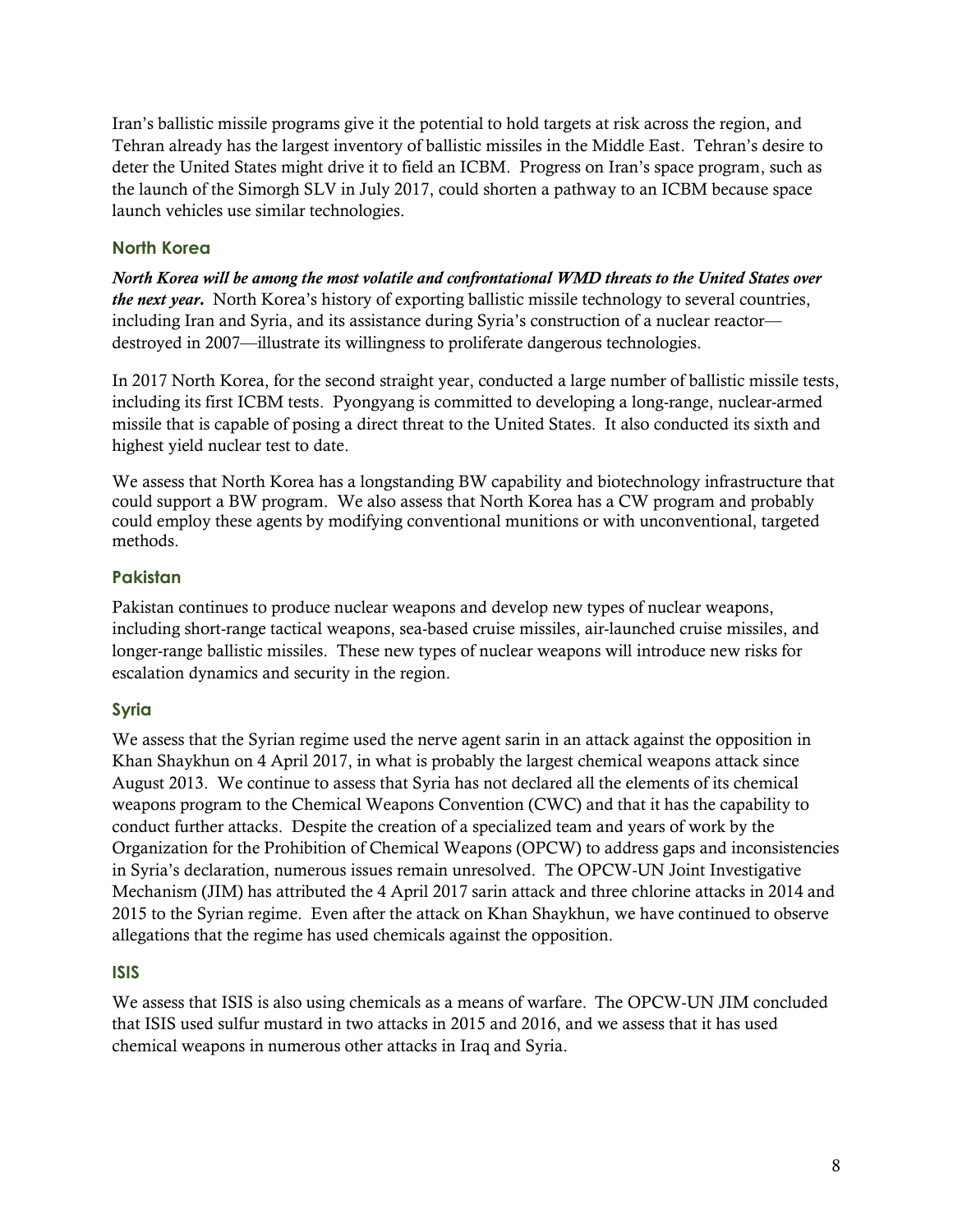# <span id="page-8-0"></span>**TERRORISM**

Sunni violent extremists—most notably ISIS and al-Qa'ida—pose continuing terrorist threats to US interests and partners worldwide, while US-based homegrown violent extremists (HVEs) will remain the most prevalent Sunni violent extremist threat in the United States. Iran and its strategic partner Lebanese Hizballah also pose a persistent threat to the United States and its partners worldwide.

#### **Sunni Violent Extremism**

*Sunni violent extremists are still intent on attacking the US homeland and US interests overseas, but their attacks will be most frequent in or near conflict zones or against enemies that are more easily accessible*.

- Sunni violent extremist groups are geographically diverse; they are likely to exploit conflict zones in the Middle East, Africa, and Asia, where they can co-mingle terrorism and insurgency.
- ISIS and al-Qa'ida and their respective networks will be persistent threats, as will groups not subordinate to them, such as the Haqqani Taliban Network.



#### Sunni Violent Extremists' Primary Operating Areas as of 2017

### **ISIS**

*Over the next year, we expect that ISIS is likely to focus on regrouping in Iraq and Syria, enhancing its global presence, championing its cause, planning international attacks, and encouraging its members and sympathizers to attack in their home countries.* ISIS's claim of having a functioning caliphate that governs populations is all but thwarted.

 ISIS core has started—and probably will maintain—a robust insurgency in Iraq and Syria as part of a long-term strategy to ultimately enable the reemergence of its so-called caliphate. This activity will challenge local CT efforts against the group and threaten US interests in the region.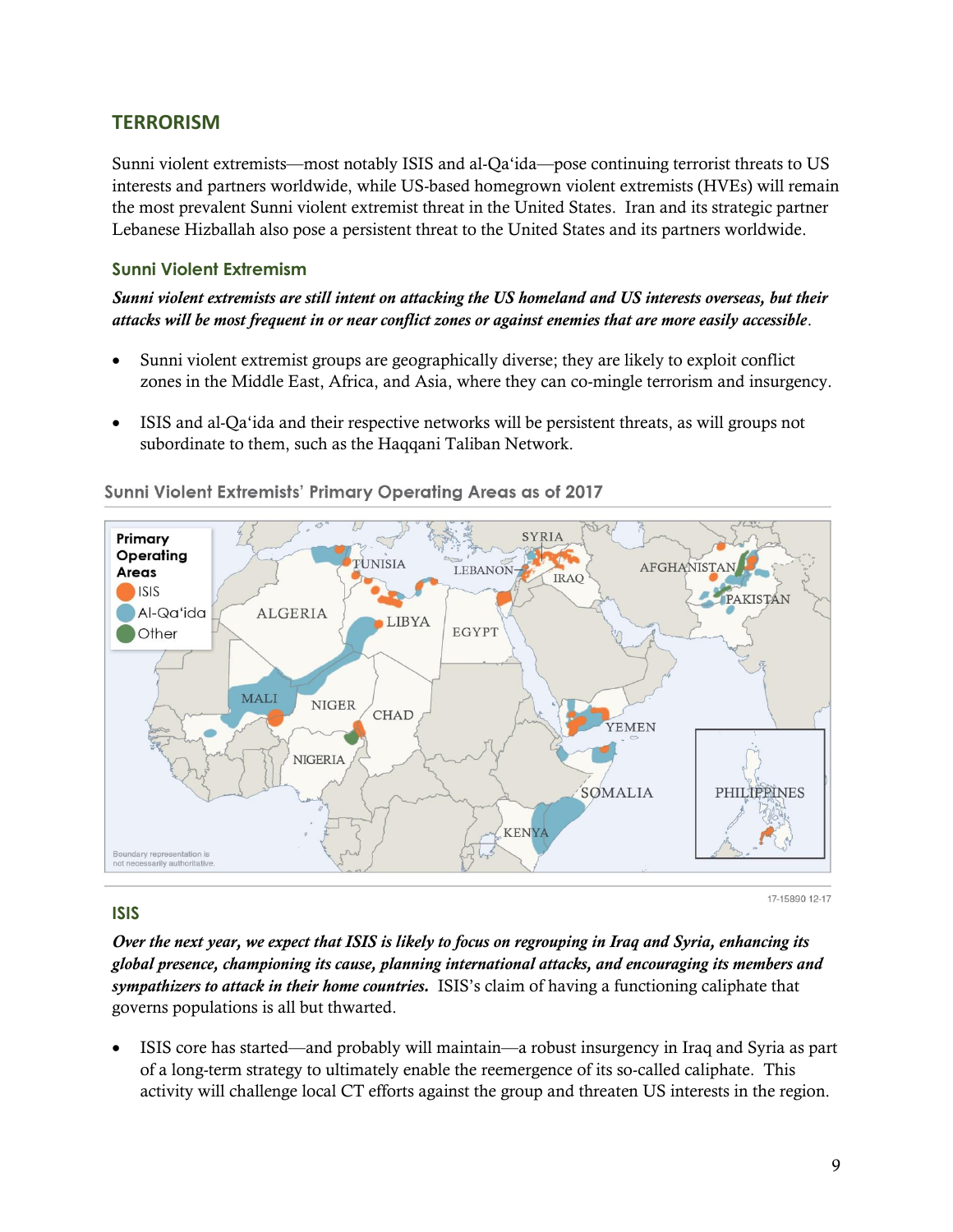- ISIS almost certainly will continue to give priority to transnational terrorist attacks. Its leadership probably assesses that, if ISIS-linked attacks continue to dominate public discourse, the group's narrative will be buoyed, it will be difficult for the counter-ISIS coalition to portray the group as defeated, and the coalition's will to fight will ultimately weaken.
- Outside Iraq and Syria, ISIS's goal of fostering interconnectivity and resiliency among its global branches and networks probably will result in local and, in some cases, regional attack plans.

# **Al-Qa'ida**

*Al-Qa'ida almost certainly will remain a major actor in global terrorism because of the combined staying power of its five affiliates. The primary threat to US and Western interests from al-Qa'ida's global network through 2018 will be in or near affiliates' operating areas. Not all affiliates will have the intent and capability to pursue or inspire attacks in the US homeland or elsewhere in the West.*

- Al-Qa'ida's affiliates probably will continue to dedicate most of their resources to local activity, including participating in ongoing conflicts in Afghanistan, Somalia, Syria, and Yemen, as well as attacking regional actors and populations in other parts of Africa, Asia, and the Middle East.
- Al-Qa'ida leaders and affiliate media platforms almost certainly will call for followers to carry out attacks in the West, but their appeals probably will not create a spike in inspired attacks. The group's messaging since at least 2010 has produced few such attacks.

### **Homegrown Violent Extremists**

*Homegrown violent extremists (HVEs) will remain the most prevalent and difficult-to-detect Sunni terrorist threat at home, despite a drop in the number of attacks in 2017.* HVE attacks are likely to continue to occur with little or no warning because the perpetrators often strike soft targets and use simple tactics that do not require advanced skills or outside training.

 HVEs almost certainly will continue to be inspired by a variety of sources, including terrorist propaganda as well as in response to perceived grievances related to US Government actions.

#### **Iran and Lebanese Hizballah**

Iran remains the most prominent state sponsor of terrorism, providing financial aid, advanced weapons and tactics, and direction to militant and terrorist groups across the Middle East and cultivating a network of operatives across the globe as a contingency to enable potential terrorist attacks.

Lebanese Hizballah has demonstrated its intent to foment regional instability by deploying thousands of fighters to Syria and by providing weapons, tactics, and direction to militant and terrorist groups. Hizballah probably also emphasizes its capability to attack US, Israeli, and Saudi Arabian interests.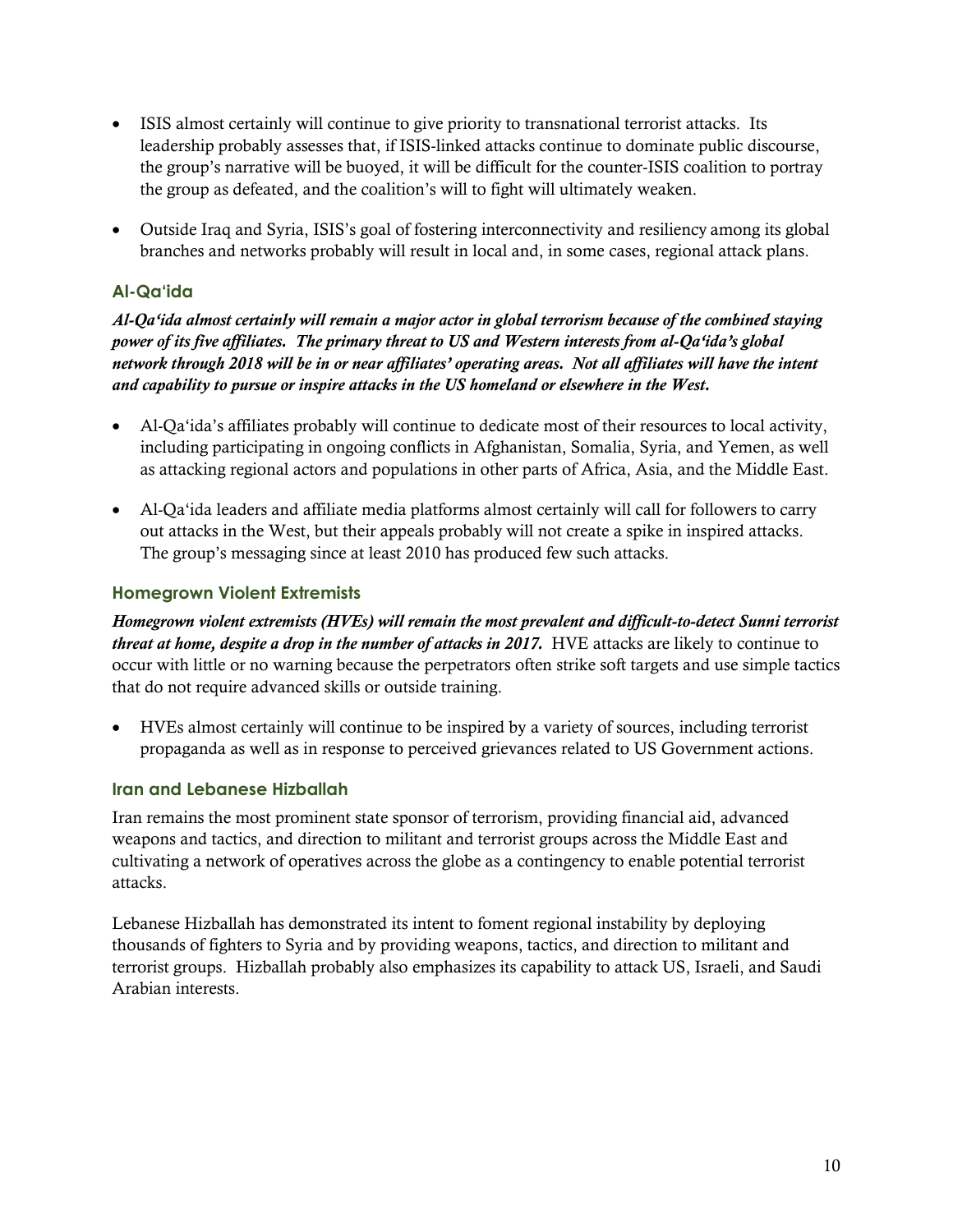# <span id="page-10-0"></span>**COUNTERINTELLIGENCE AND FOREIGN DENIAL AND DECEPTION**

*The United States will face a complex global foreign intelligence threat environment in 2018. We assess that the leading state intelligence threats to US interests will continue to be Russia and China, based on their services' capabilities, intent, and broad operational scope.* Other states in the Near East, South Asia, East Asia, and Latin America will pose local and regional intelligence threats to US interests. For example, Iranian and Cuban intelligence and security services continue to view the United States as a primary threat.

Penetrating the US national decisionmaking apparatus and the Intelligence Community will remain primary objectives for numerous foreign intelligence entities. Additionally, the targeting of national security information and proprietary information from US companies and research institutions involved with defense, energy, finance, dual-use technology, and other areas will remain a persistent threat to US interests.

Nonstate entities, including international terrorists and transnational organized crime groups, are likely to continue to employ and improve their intelligence capabilities, including human, technical, and cyber means. As with state intelligence services, these nonstate entities recruit sources and perform physical and technical surveillance to facilitate their illicit activities and to avoid detection and capture.

Trusted insiders who disclose sensitive or classified US Government information without authorization will remain a significant threat in 2018 and beyond. The sophistication and availability of information technology that increases the scope and impact of unauthorized disclosures exacerbate this threat.

#### **Russia and Influence Campaigns**

*Influence operations, especially through cyber means, will remain a significant threat to US interests as they are low-cost, relatively low-risk, and deniable ways to retaliate against adversaries, to shape foreign perceptions, and to influence populations.* Russia probably will be the most capable and aggressive source of this threat in 2018, although many countries and some nonstate actors are exploring ways to use influence operations, both domestically and abroad.

*We assess that the Russian intelligence services will continue their efforts to disseminate false information via Russian state-controlled media and covert online personas about US activities to encourage anti-US political views.* Moscow seeks to create wedges that reduce trust and confidence in democratic processes, degrade democratization efforts, weaken US partnerships with European allies, undermine Western sanctions, encourage anti-US political views, and counter efforts to bring Ukraine and other former Soviet states into European institutions.

- Foreign elections are critical inflection points that offer opportunities for Russia to advance its interests both overtly and covertly. The 2018 US mid-term elections are a potential target for Russian influence operations.
- At a minimum, we expect Russia to continue using propaganda, social media, false-flag personas, sympathetic spokespeople, and other means of influence to try to exacerbate social and political fissures in the United States.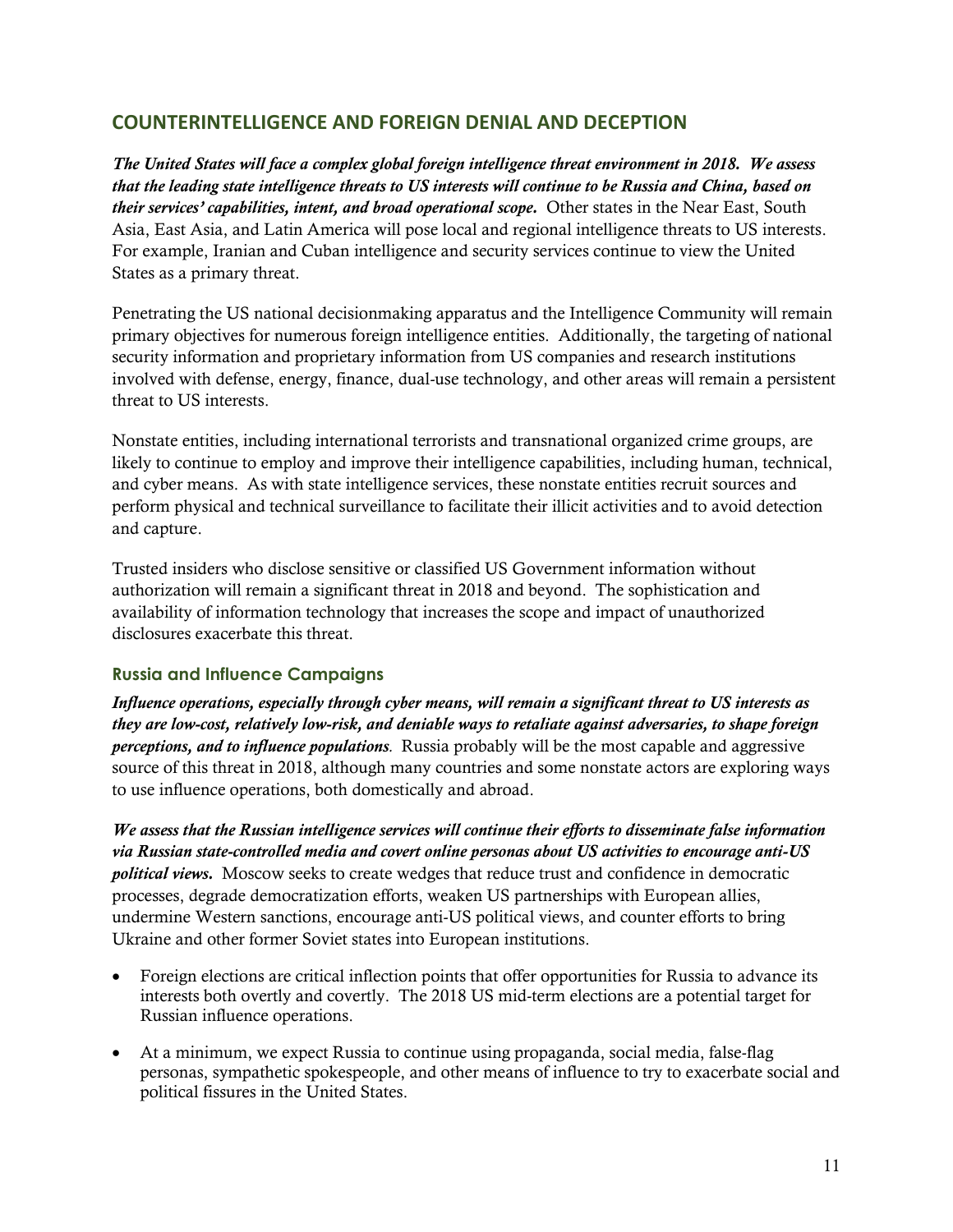# <span id="page-11-0"></span>**EMERGING AND DISRUPTIVE TECHNOLOGY**

*New technologies and novel applications of existing technologies have the potential to disrupt labor markets and alter health, energy, and transportation systems.* We assess that technology developments—in the biotechnology and communications sectors, for example—are likely to outpace regulation, which could create international norms that are contrary to US interests and increase the likelihood of technology surprise. Emerging technology and new applications of existing technology will also allow our adversaries to more readily develop weapon systems that can strike farther, faster, and harder and challenge the United States in all warfare domains, including space*.*

- The widespread proliferation of artificial intelligence (AI)—the field of computer science encompassing systems that seek to imitate aspects of human cognition by learning and making decisions based on accumulated knowledge—is likely to prompt new national security concerns; existing machine learning technology, for example, could enable high degrees of automation in labor-intensive activities such as satellite imagery analysis and cyber defense. Increasingly capable AI tools, which are often enabled by large amounts of data, are also likely to present socioeconomic challenges, including impacts on employment and privacy.
- New biotechnologies are leading to improvements in agriculture, health care, and manufacturing. However, some applications of biotechnologies may lead to unintentional negative health effects, biological accidents, or deliberate misuse.
- The global shift to advanced information and communications technologies (ICT) will increasingly test US competitiveness because aspiring suppliers around the world will play a larger role in developing new technologies and products. These technologies include nextgeneration, or 5G, wireless technology; the internet of things; new financial technologies; and enabling AI and big data for predictive analysis. Differences in regulatory and policy approaches to ICT-related issues could impede growth and innovation globally and for US companies.
- Advanced materials could disrupt the economies of some commodities-dependent exporting countries while providing a competitive edge to developed and developing countries that create the capacity to produce and use the new materials. New materials, such as nanomaterials, are often developed faster than their health and environmental effects can be assessed. Advances in manufacturing, particularly the development of 3D printing, almost certainly will become even more accessible to a variety of state and nonstate actors and be used in ways contrary to our interests.

# <span id="page-11-1"></span>**TECHNOLOGY ACQUISITIONS AND STRATEGIC ECONOMIC COMPETITION**

*Persistent trade imbalances, trade barriers, and a lack of market-friendly policies in some countries probably will continue to challenge US economic security. Some countries almost certainly will continue to acquire US intellectual property and propriety information illicitly to advance their own economic and national security objectives.*

 China, for example, has acquired proprietary technology and early-stage ideas through cyberenabled means. At the same time, some actors use largely legitimate, legal transfers and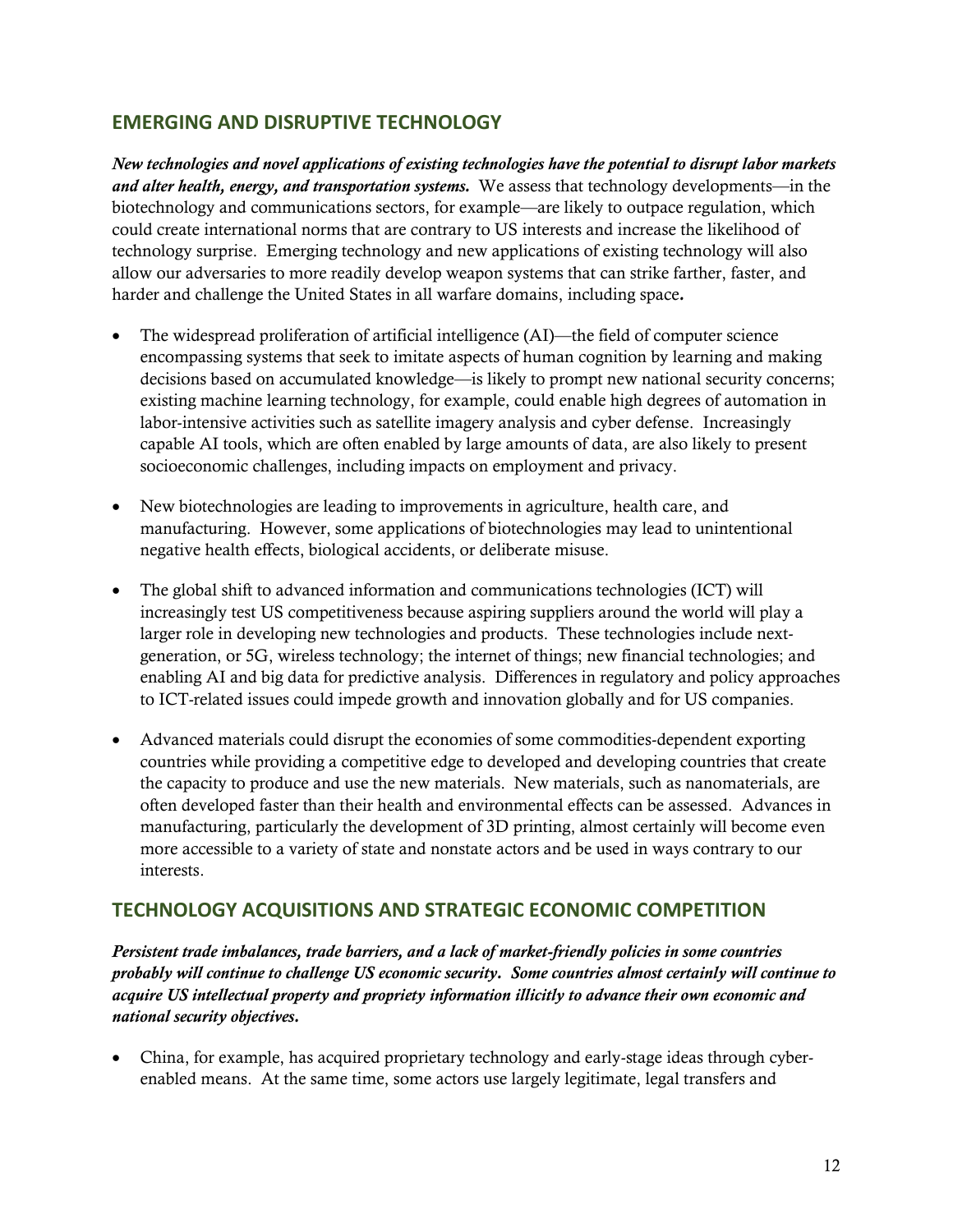relationships to gain access to research fields, experts, and key enabling industrial processes that could, over time, erode America's long-term competitive advantages.

# <span id="page-12-0"></span>**SPACE AND COUNTERSPACE**

Continued global space industry expansion will further extend space-enabled capabilities and space situational awareness to nation-state, nonstate, and commercial space actors in the coming years, enabled by the increased availability of technology, private-sector investment, and growing international partnerships for shared production and operation. All actors will increasingly have access to space-derived information services, such as imagery, weather, communications, and positioning, navigation, and timing for intelligence, military, scientific, or business purposes. Foreign countries—particularly China and Russia—will continue to expand their space-based reconnaissance, communications, and navigation systems in terms of the numbers of satellites, the breadth of their capability, and the applications for use.

Both Russia and China continue to pursue antisatellite (ASAT) weapons as a means to reduce US and allied military effectiveness. Russia and China aim to have nondestructive and destructive counterspace weapons available for use during a potential future conflict. We assess that, if a future conflict were to occur involving Russia or China, either country would justify attacks against US and allied satellites as necessary to offset any perceived US military advantage derived from military, civil, or commercial space systems. Military reforms in both countries in the past few years indicate an increased focus on establishing operational forces designed to integrate attacks against space systems and services with military operations in other domains.

Russian and Chinese destructive ASAT weapons probably will reach initial operational capability in the next few years. China's PLA has formed military units and begun initial operational training with counterspace capabilities that it has been developing, such as ground-launched ASAT missiles. Russia probably has a similar class of system in development. Both countries are also advancing directed-energy weapons technologies for the purpose of fielding ASAT weapons that could blind or damage sensitive space-based optical sensors, such as those used for remote sensing or missile defense.

Of particular concern, Russia and China continue to launch "experimental" satellites that conduct sophisticated on-orbit activities, at least some of which are intended to advance counterspace capabilities. Some technologies with peaceful applications—such as satellite inspection, refueling, and repair—can also be used against adversary spacecraft.

Russia and China continue to publicly and diplomatically promote international agreements on the nonweaponization of space and "no first placement" of weapons in space. However, many classes of weapons would not be addressed by such proposals, allowing them to continue their pursuit of space warfare capabilities while publicly maintaining that space must be a peaceful domain.

# <span id="page-12-1"></span>**TRANSNATIONAL ORGANIZED CRIME**

*Transnational organized criminal groups and networks will pose serious and growing threats to the security and health of US citizens, as well as to global human rights, ecological integrity, government revenues, and efforts to deal with adversaries and terrorists*. *In the most severe cases abroad, criminal enterprises will*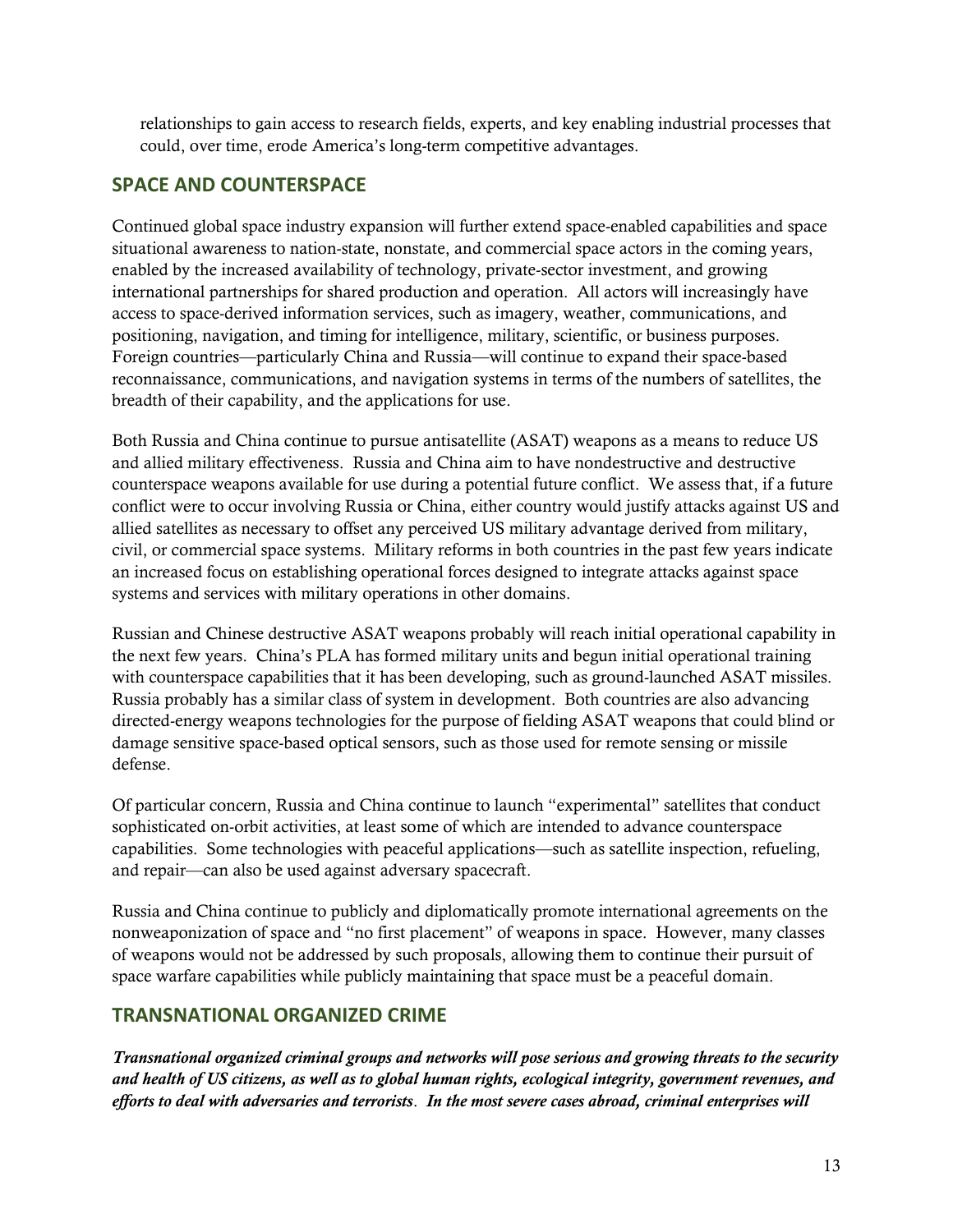*contribute to increased social violence, erode governments' authorities, undermine the integrity of international financial systems, and harm critical infrastructure.*

#### **Drug Trafficking**

*Transnational organized criminal groups supply the dominant share of illicit drugs consumed in the United States, fueling high mortality rates among US citizens.*

- Americans in 2016 died in record numbers from drug overdoses, 21 percent more than in 2015.
- Worldwide production of cocaine, heroin, and methamphetamine is at record levels. US mortality from potent synthetic opioids doubled in 2016, and synthetic opioids have become a key cause of US drug deaths.
- Mexican criminal groups will continue to supply much of the heroin, methamphetamine, cocaine, and marijuana that cross the US-Mexico border, while China-based suppliers ship fentanyls and fentanyl precursors to Mexico-, Canada-, and USbased distributors or sell directly to consumers via the Internet.



#### Causes of US Premature Deaths, 1999-2016

#### **Broader Threats From Transnational Crime**

*Transnational organized criminal groups, in addition to engaging in violence, will continue to traffic in human beings, deplete natural resources, and siphon money from governments and the global economy.*

- Human trafficking will continue in virtually every country. International organizations estimate that about 25 million people are victims.
- The FBI assesses that US losses from cybercrime in 2016 exceeded \$1.3 billion, and some industry experts predict such losses could cost the global economy \$6 trillion by 2021.
- Criminal wildlife poaching, illegal fishing, illicit mining, and drug-crop production will continue to threaten economies, biodiversity, food supply security, and human health. For example, academic studies show that illicit mining alone adds some 650 to 1,000 tons of toxic mercury to the ecosystem each year.
- Transnational organized criminal groups probably will generate more revenue from illicit activity in the coming year, which the UN last estimated at \$1.6-\$2.2 trillion for 2014.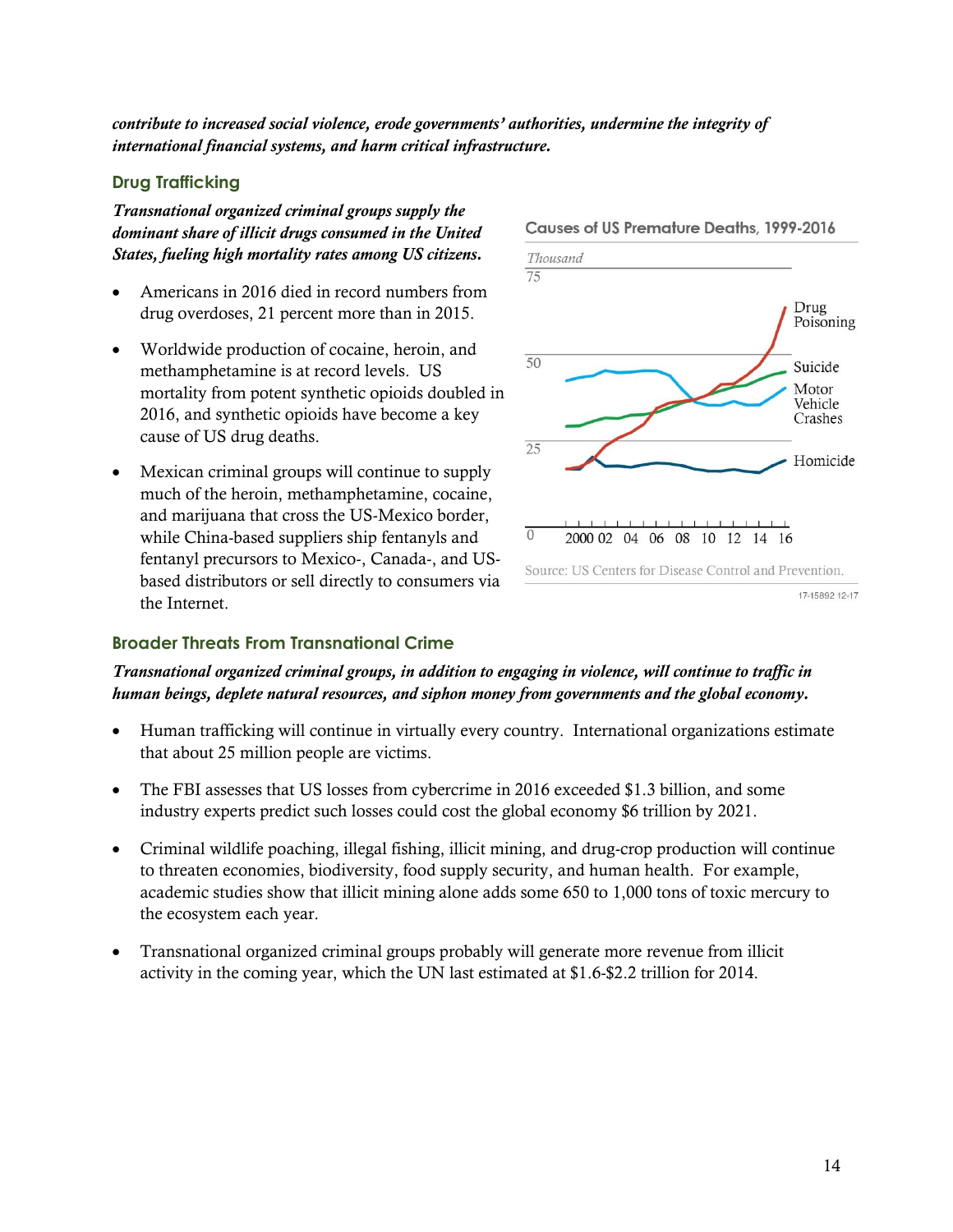#### <span id="page-14-0"></span>**ECONOMICS AND ENERGY**

*Global growth in 2018—projected by the IMF to rise to 3.9 percent—is likely to become more broadly based, but growth remains weak in many countries, and inflation is below target in most advanced economies*. The relatively favorable outlook for real economic growth suggests little near-term risk of unfavorable deficit-debt dynamics among the advanced economies. Supportive financial conditions and improving business sentiment will help to drive economic activity in advanced countries. China's growth may decelerate as the property sector cools and if Beijing accelerates economic reforms. India's economy is expected to rebound after headwinds from taxation changes and demonetization, and the continuing upswing in emerging and developing economies could be tempered by capital outflows from a stronger dollar and monetary policy normalization in the United States and Europe.

#### Percent  $\overline{8}$ India China 6 Emerging economies Global  $\overline{4}$ **GDP** Advanced economies  $\overline{2}$  $\overline{0}$  $18<sup>a</sup>$ 2015 16  $17$ <sup>a</sup>Forecast. Source: IMF, World Economic Outlook.

#### Worldwide Economic Growth, 2015-18

17-15891 12-17

#### *Oil-exporting countries continue to suffer from the*

*late-2014 oil price drop, and their economic woes are likely to continue, with broader negative implications.* Subdued economic growth, combined with sharp increases in North American oil and gas production, probably will continue putting downward pressure on global energy prices, harming oilexporting economies. The US Energy Information Administration forecasts that 2018 West Texas Intermediate and Brent prices will average \$58 and \$62 per barrel, respectively, far below the average annual prices of \$98 and \$109 in 2013.

- Low oil prices and production declines—along with poor economic policies—have pushed Venezuela and the state-owned oil company, Petroleos de Venezuela, to miss debt payments, putting them in selective default.
- Saudi Arabia and other Persian Gulf oil exporters have experienced sharp increases in budget deficits, forcing governments to issue debt and enact politically unpopular fiscal reforms, such as cuts to subsidies, social programs, and government jobs.
- In Africa, declining oil revenue, mismanagement, and inadequate policy responses to oil price shocks have contributed to Angolan and Nigerian fiscal problems, currency strains, and deteriorating foreign exchange reserves.
- OPEC member countries and select non-OPEC producers, including Russia, in early 2017 committed to cut oil production in order to lift prices, with compliance likely to be offset somewhat as Libya or Nigeria—both are exempt from the deal—are able to resume production.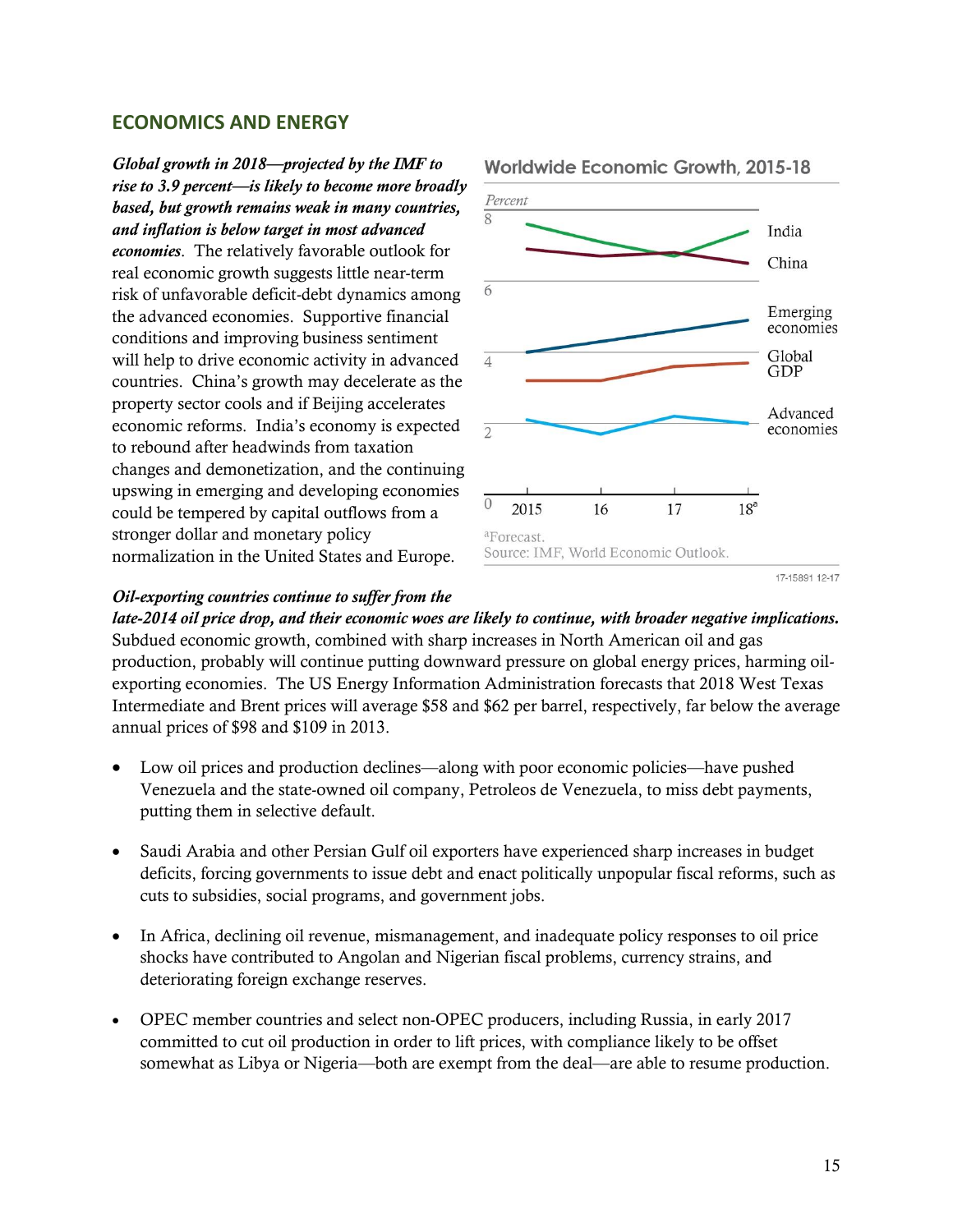# <span id="page-15-0"></span>**HUMAN SECURITY**

*Governance shortfalls, violent conflict, environmental stresses, and increased potential for a global health crisis will create significant risks to human security, including high levels of human displacement and migration flows.*

### **Governance and Political Turbulence**

*Domestic and foreign challenges to democracy and institutional capacity will test governance quality globally in 2018,* especially as competitors manipulate social media to shape opinion. Freedom House reported the 11th consecutive year of decline in "global freedom" in 2017, and nearly onequarter of the countries registering declines were in Europe.

- While the number of democracies has remained steady for the past decade, some scholars suggest the quality of democracy has declined.
- We note that more governments are using propaganda and misinformation in social media to influence foreign and domestic audiences.
- The number and sophistication of government efforts to shape domestic views of politics have increased dramatically in the past 10 years. In 2016, Freedom House identified 30 countries, including the Philippines, Turkey, and Venezuela, whose governments used social media to spread government views, to drive agendas, and to counter criticism of the government online.

*Poor governance, weak national political institutions, economic inequality, and the rise of violent nonstate actors all undermine states' abilities to project authority and elevate the risk of violent—even regimethreatening—instability and mass atrocities.*

### **Environment and Climate Change**

*The impacts of the long-term trends toward a warming climate, more air pollution, biodiversity loss, and water scarcity are likely to fuel economic and social discontent—and possibly upheaval—through 2018.*

- The past 115 years have been the warmest period in the history of modern civilization, and the past few years have been the warmest years on record. Extreme weather events in a warmer world have the potential for greater impacts and can compound with other drivers to raise the risk of humanitarian disasters, conflict, water and food shortages, population migration, labor shortfalls, price shocks, and power outages. Research has not identified indicators of tipping points in climate-linked earth systems, suggesting a possibility of abrupt climate change.
- Worsening air pollution from forest burning, agricultural waste incineration, urbanization, and rapid industrialization—with increasing public awareness—might drive protests against authorities, such as those recently in China, India, and Iran.
- Accelerating biodiversity and species loss—driven by pollution, warming, unsustainable fishing, and acidifying oceans—will jeopardize vital ecosystems that support critical human systems. Recent estimates suggest that the current extinction rate is 100 to 1,000 times the natural extinction rate.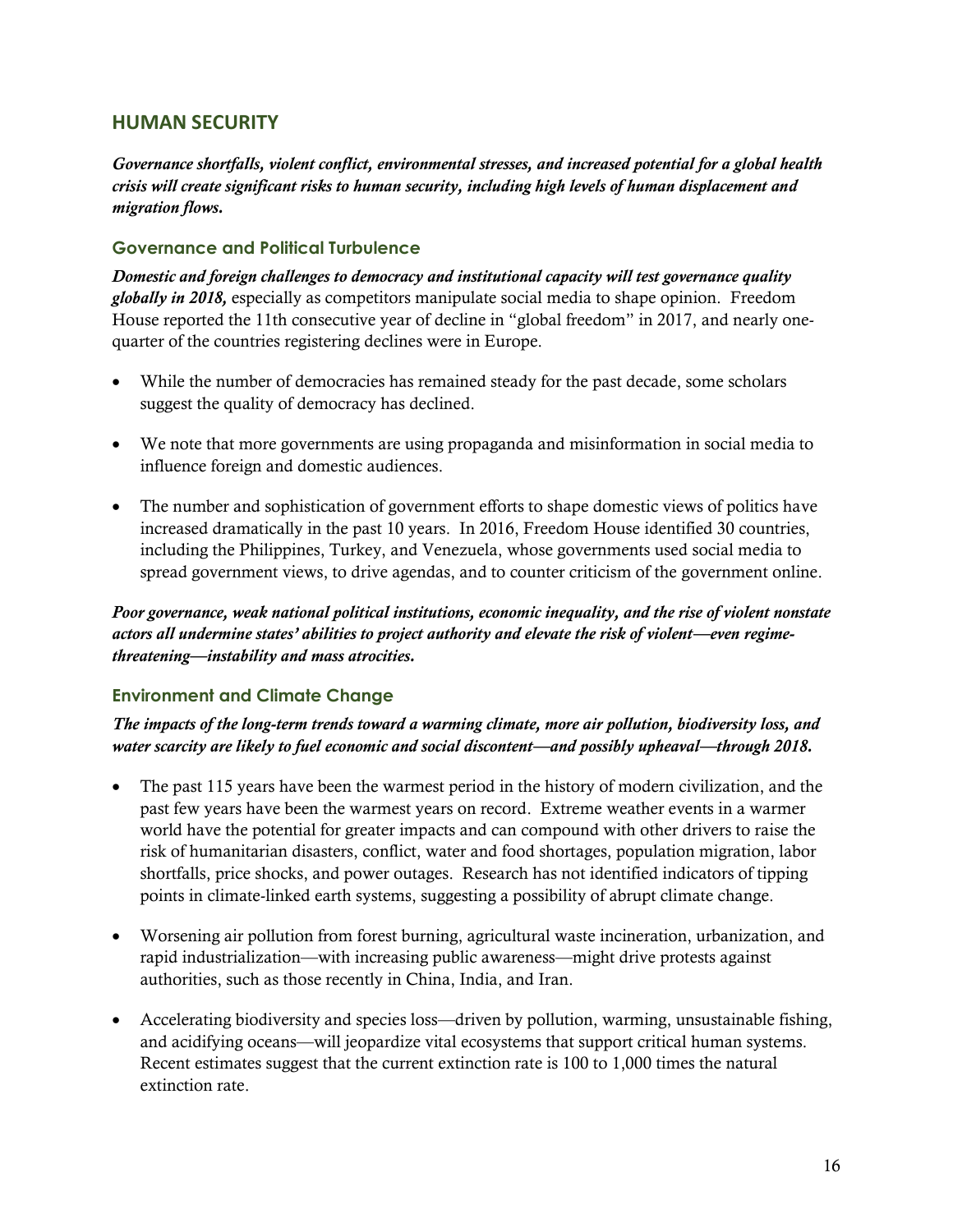Water scarcity, compounded by gaps in cooperative management agreements for nearly half of the world's international river basins, and new unilateral dam development are likely to heighten tension between countries.

#### **Human Displacement**

*Global displacement almost certainly will remain near record highs during the next year, raising the risk of disease outbreaks, recruitment by armed groups, political upheaval, and reduced economic productivity.* Conflicts will keep many of the world's refugees and internally displaced persons from returning home*.*

#### **Health**

*The increase in frequency and diversity of reported disease outbreaks—such as dengue and Zika—probably will continue through 2018, including the potential for a severe global health emergency that could lead to major economic and societal disruptions, strain governmental and international resources, and increase calls on the United States for support. A novel strain of a virulent microbe that is easily transmissible between humans continues to be a major threat, with pathogens such as H5N1 and H7N9 influenza and Middle East Respiratory Syndrome Coronavirus having pandemic potential if they were to acquire efficient human-to-human transmissibility.*

- The frequency and diversity of disease outbreaks have increased at a steady rate since 1980, probably fueled by population growth, travel and trade patterns, and rapid urbanization. Ongoing global epidemics of HIV/AIDS, malaria, and tuberculosis continue to kill millions of people annually.
- Increasing antimicrobial resistance, the ability of pathogens—including viruses, fungi, and bacteria—to resist drug treatment, is likely to outpace the development of new antimicrobial drugs, leading to infections that are no longer treatable.
- The areas affected by vector-borne diseases, including dengue, are likely to expand, especially as changes in climatological patterns increase the reach of the mosquito.
- The World Bank has estimated that a severe global influenza pandemic could cost the equivalent of 4.8 percent of global GDP—more than \$3 trillion—and cause more than 100 million deaths.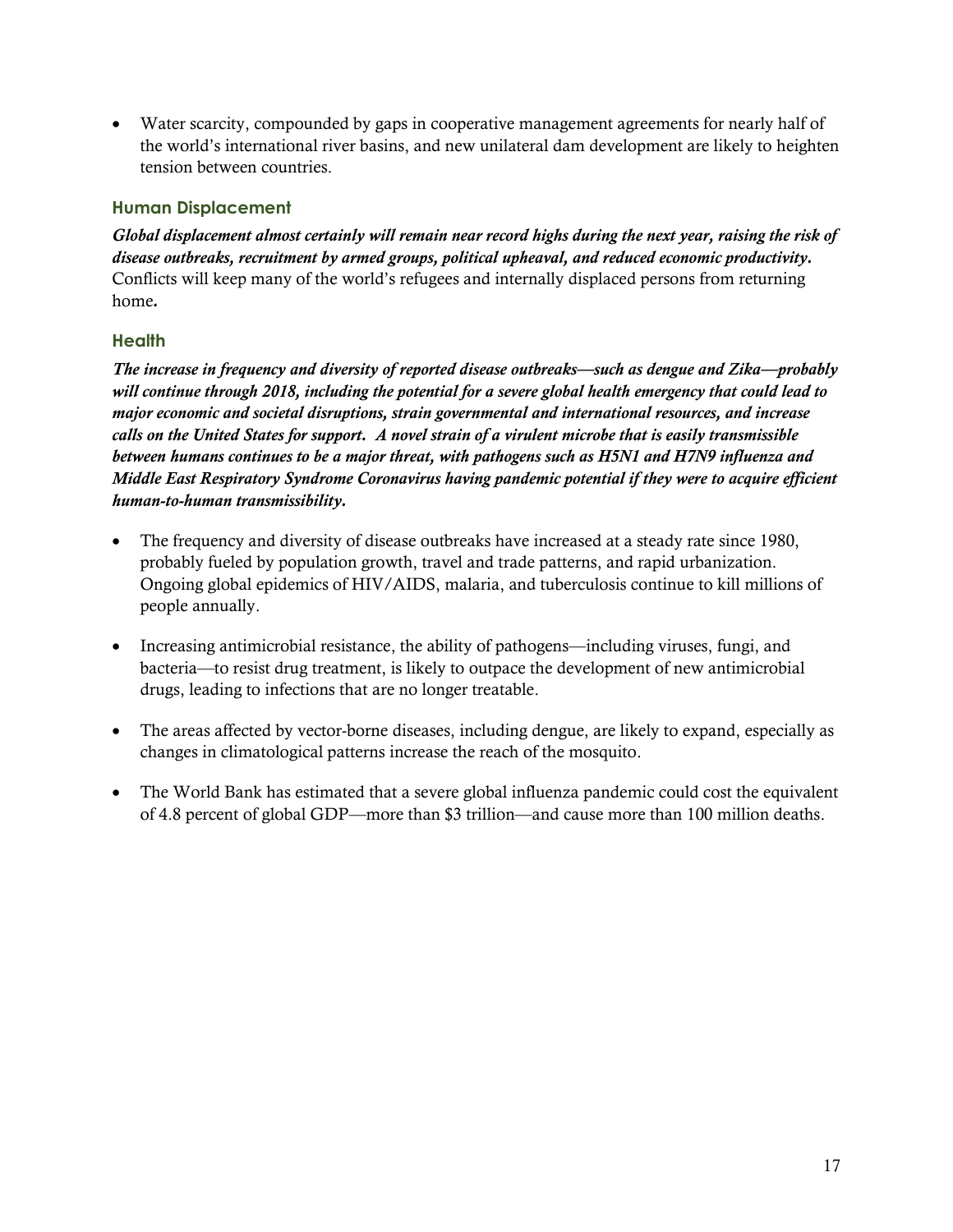# **REGIONAL THREATS**

# <span id="page-17-1"></span><span id="page-17-0"></span>**EAST ASIA**

#### **China**

*China will continue to pursue an active foreign policy—especially in the Asia Pacific region—highlighted by a firm stance on its sovereignty claims in the East China Sea (ECS) and South China Sea (SCS), its relations with Taiwan, and its pursuit of economic engagement across the region*. Regional tension will persist due to North Korea's nuclear and missile programs and simmering tension over territorial and maritime disputes in the ECS and SCS. China will also pursue efforts aimed at fulfilling its ambitious Belt and Road Initiative to expand China's economic reach and political influence across Eurasia, Africa, and the Pacific through infrastructure projects.

#### **North Korea**

North Korea's weapons of mass destruction program, public threats, defiance of the international community, confrontational military posturing, cyber activities, and potential for internal instability pose a complex and increasing threat to US national security and interests.

*In the wake of accelerated missile testing since 2016, North Korea is likely to press ahead with more tests in 2018, and its Foreign Minister said that Kim may be considering conducting an atmospheric nuclear test over the Pacific Ocean.* Pyongyang's commitment to possessing nuclear weapons and fielding capable long-range missiles, all while repeatedly stating that nuclear weapons are the basis for its survival, suggests that the regime does not intend to negotiate them away.

Ongoing, modest improvements to North Korea's conventional capabilities continue to pose a serious and growing threat to South Korea and Japan. Despite the North Korean military's many internal challenges and shortcomings, Kim Jong Un continues to expand the regime's conventional strike options with more realistic training, artillery upgrades, and close-range ballistic missiles that improve North Korea's ability to strike regional US and allied targets with little warning.

#### **Southeast Asia**

*Democracy and human rights in many Southeast Asian countries will remain fragile in 2018 as autocratic tendencies deepen in some regimes and rampant corruption and cronyism undermine democratic values.*  Countries in the region will struggle to preserve foreign policy autonomy in the face of Chinese economic and diplomatic coercion.

- Cambodian leader Hun Sen will repress democratic institutions and civil society, manipulate government and judicial institutions, and use patronage and political violence to guarantee his rule beyond the 2018 national election. Having alienated Western partners, Hun Sen will rely on Beijing's political and financial support, drawing Cambodia closer to China as a result.
- The crisis resulting from the exodus of more than 600,000 Rohingyas from Burma to Bangladesh will threaten Burma's fledgling democracy, increase the risk of violent extremism, and provide openings for Beijing to expand its influence.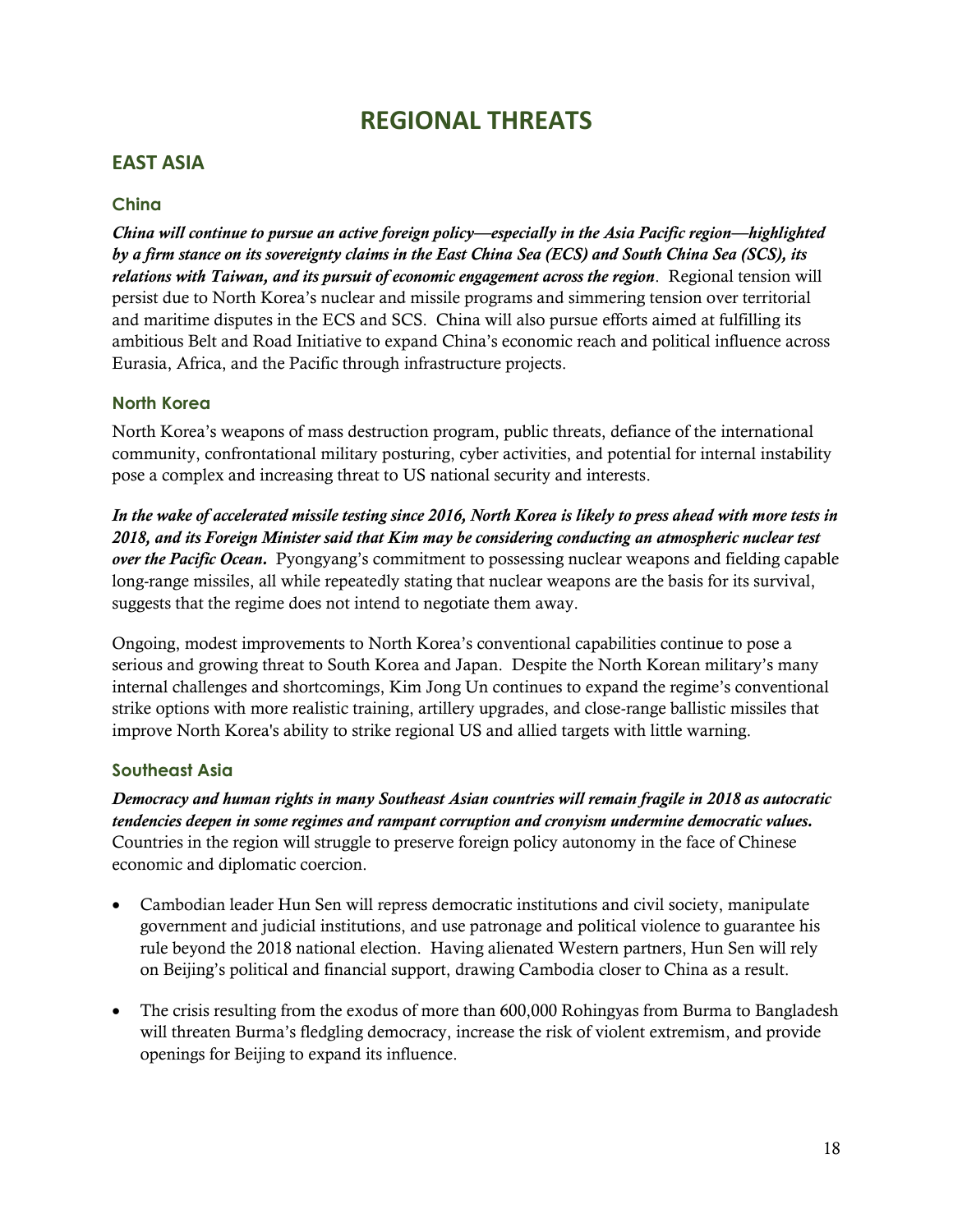- *In the Philippines, President Duterte will continue to wage his signature campaign against drugs, corruption, and crime.* Duterte has suggested he could suspend the Constitution, declare a "revolutionary government," and impose nationwide martial law. His declaration of martial law in Mindanao, responding to the ISIS-inspired siege of Marawi City, has been extended through the end of 2018.
- *Thailand's leaders have pledged to hold elections in late 2018, but the new Constitution will institutionalize the military's influence.*

# <span id="page-18-0"></span>**MIDDLE EAST AND NORTH AFRICA**

#### **Iran**

*Iran will seek to expand its influence in Iraq, Syria, and Yemen, where it sees conflicts generally trending in Tehran's favor,* and it will exploit the fight against ISIS to solidify partnerships and translate its battlefield gains into political, security, and economic agreements.

- Iran's support for the Popular Mobilization Committee (PMC) and Shia militants remains the primary threat to US personnel in Iraq. We assess that this threat will increase as the threat from ISIS recedes, especially given calls from some Iranian-backed groups for the United States to withdraw and growing tension between Iran and the United States.
- In Syria, Iran is working to consolidate its influence while trying to prevent US forces from gaining a foothold. Iranian-backed forces are seizing routes and border crossings to secure the Iraq-Syria border and deploying proregime elements and Iraqi allies to the area. Iran's retaliatory missile strikes on ISIS targets in Syria following ISIS attacks in Tehran in June were probably intended in part to send a message to the United States and its allies about Iran's improving military capabilities. Iran is pursuing permanent military bases in Syria and probably wants to maintain a network of Shia foreign fighters in Syria to counter future threats to Iran. Iran also seeks economic deals with Damascus, including deals on telecommunications, mining, and electric power repairs.
- In Yemen, Iran's support to the Huthis further escalates the conflict and poses a serious threat to US partners and interests in the region. Iran continues to provide support that enables Huthi attacks against shipping near the Bab al Mandeb Strait and land-based targets deep inside Saudi Arabia and the UAE, such as the 4 November and 19 December ballistic missile attacks on Riyadh and an attempted 3 December cruise missile attack on an unfinished nuclear reactor in Abu Dhabi.

#### *Iran will develop military capabilities that threaten US forces and US allies in the region, and its unsafe and unprofessional interactions will pose a risk to US Navy operations in the Persian Gulf.*

Iran continues to develop and improve a range of new military capabilities to target US and allied military assets in the region, including armed UAVs, ballistic missiles, advanced naval mines, unmanned explosive boats, submarines and advanced torpedoes, and antishipand land-attack cruise missiles. Iran has the largest ballistic missile force in the Middle East and can strike targets up to 2,000 kilometers from Iran's borders. Russia's delivery of the SA-20c SAM system in 2016 has provided Iran with its most advanced long-range air defense system.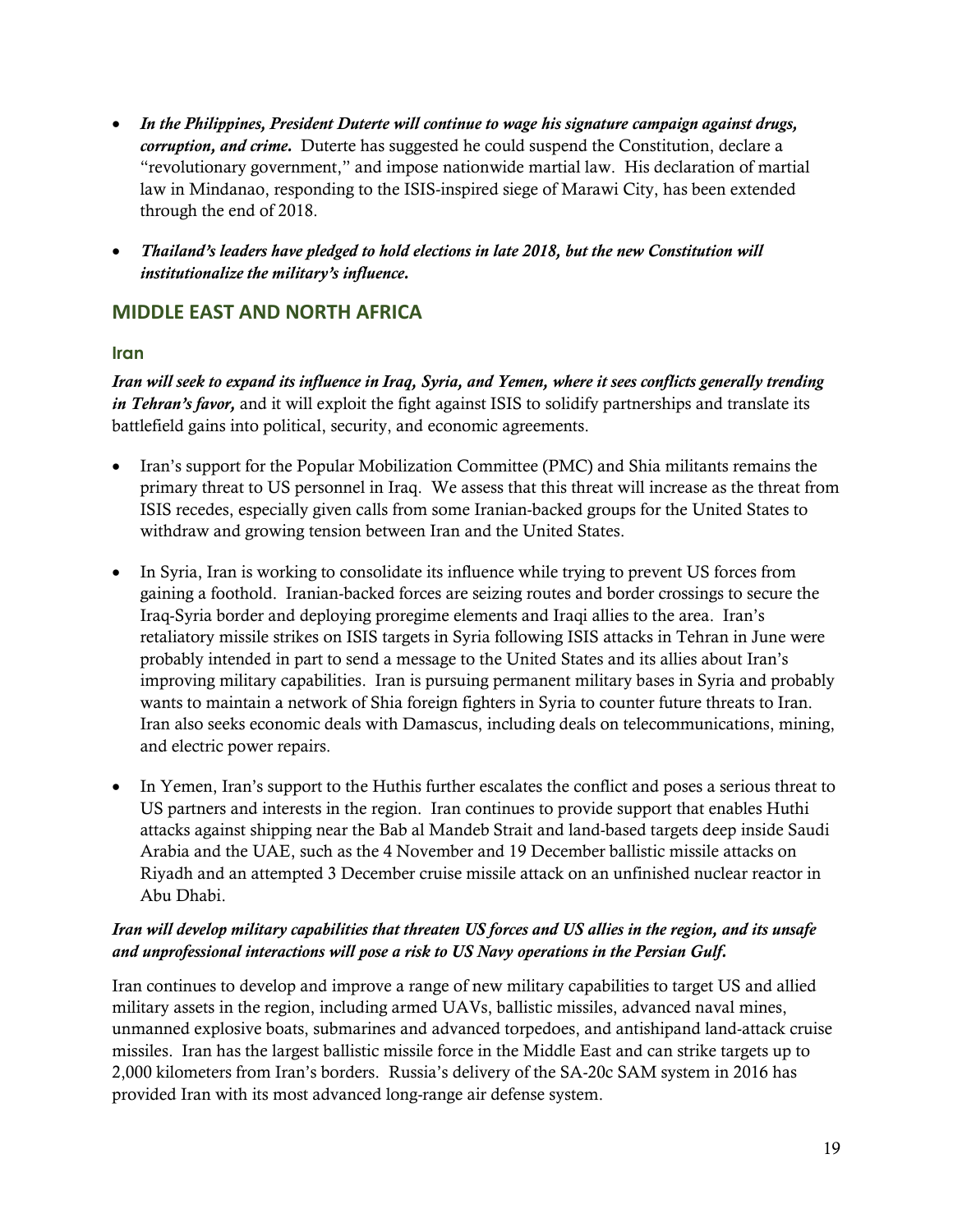• Islamic Revolutionary Guard Corps (IRGC) Navy forces operating aggressively in the Persian Gulf and Strait of Hormuz pose a risk to the US Navy. Most IRGC interactions with US ships are professional, but as of mid-October, the Navy had recorded 14 instances of what it describes as "unsafe and/or unprofessional" interactions with Iranian forces during 2017, the most recent interaction occurring last August, when an unarmed Iranian drone flew close to the aircraft carrier USS Nimitz as fighter jets landed at night. The Navy recorded 36 such incidents in 2016 and 22 in 2015. Most involved the IRGC Navy. We assess that these interactions, although less frequent, will continue and that they are probably intended to project an image of strength and, possibly, to gauge US responses.

*Iranian centrist and hardline politicians increasingly will clash as they attempt to implement competing visions for Iran's future.* This contest will be a key driver in determining whether Iran changes its behavior in ways favorable to US interests.

- Centrists led by President Hasan Ruhani will continue to advocate greater social progress, privatization, and more global integration, while hardliners will view this agenda as a threat to their political and economic interests and to Iran's revolutionary and Islamic character.
- Supreme Leader Ali Khamenei's views are closer to those of the hardliners, but he has supported some of Ruhani's efforts to engage Western countries and to promote economic growth. The Iranian economy's prospects—still driven heavily by petroleum revenue—will depend on reforms to attract investment, strengthen privatization, and grow nonoil industries, which Ruhani will continue pursuing, much to the dismay of hardliners. National protests over economic grievances in Iran earlier this year have drawn more attention to the need for major reforms, but Ruhani and his critics are likely to use the protests to advance their political agendas.
- Khamenei has experienced health problems in the past few years, and, in an effort to preserve his legacy, he probably opposes moving Iran toward greater political and economic openness. As their relationship has deteriorated since the presidential election last June, Ruhani has tried to mend relations with Khamenei as well as his allies, but, in doing so, he risks failing to make progress on reforms in the near-term.

### **Syria**

*The conflict has decisively shifted in the Syrian regime's favor, enabling Russia and Iran to further entrench themselves inside the country. Syria is likely to experience episodic conflict through 2018, even as Damascus recaptures most of the urban terrain and the overall level of violence decreases.*

- *The Syrian opposition's seven-year insurgency is probably no longer capable of overthrowing President Bashar al-Asad or overcoming a growing military disadvantage.* Rebels probably retain the resources to sustain the conflict for at least the next year.
- ISIS is likely on a downward trajectory in Syria; yet, despite territorial losses, it probably possesses sufficient resources, and a clandestine network in Syria, to sustain insurgency operations through 2018.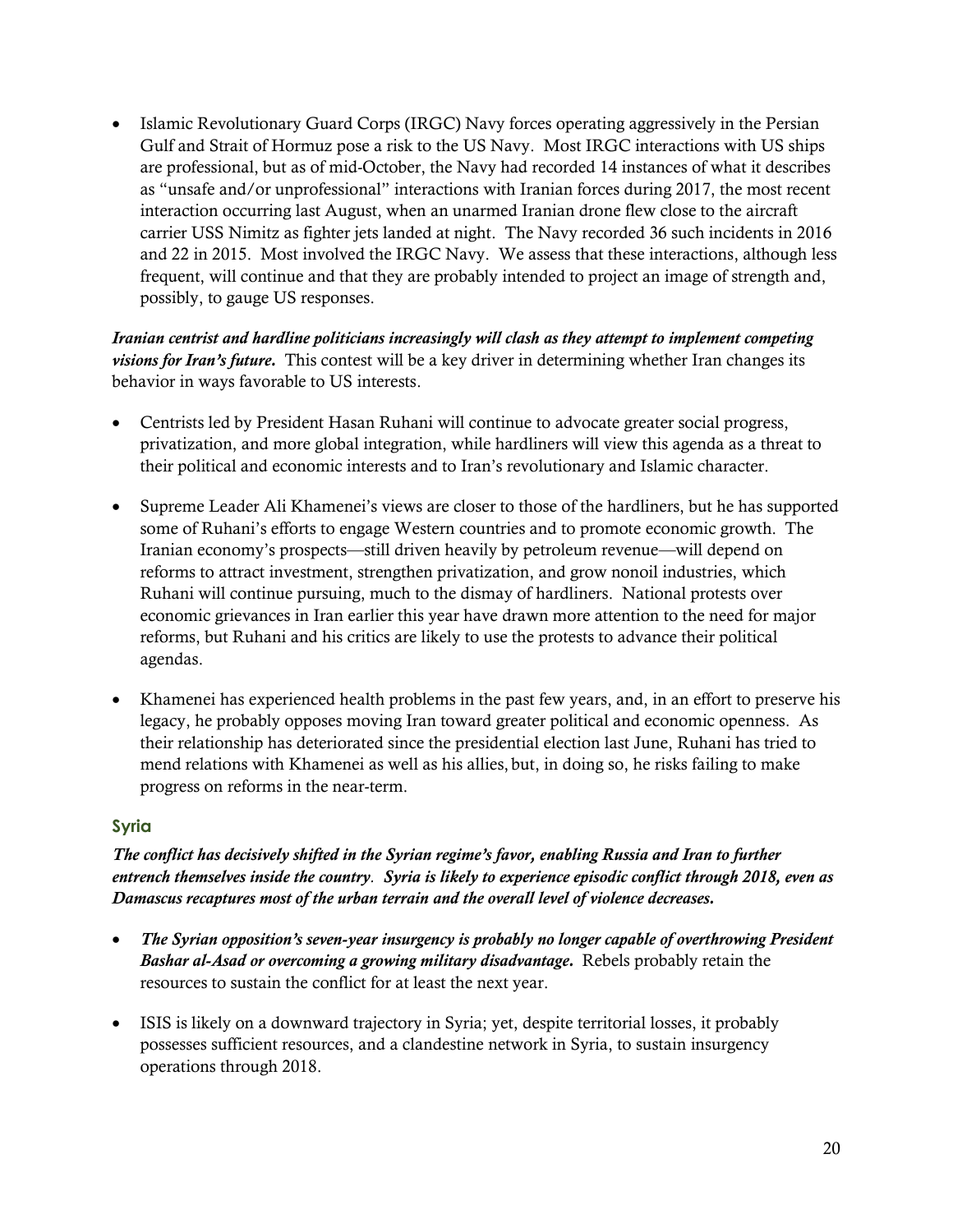- Moscow probably cannot force President Asad to agree to a political settlement that he believes significantly weakens him, unless Moscow is willing to remove Asad by force. While Asad may engage in peace talks, he is unlikely to negotiate himself from power or offer meaningful concessions to the opposition.
- Russia and Iran are planning for a long-term presence, securing military basing rights and contracts for reconstruction and oil and gas exploitation. Iran is also seeking to establish a land corridor from Iran through Syria to Lebanon. The Kurdish People's Protection Unit—the Syrian militia of the Kurdistan Workers' Party (PKK)—probably will seek some form of autonomy but will face resistance from Russia, Iran, and Turkey.
- As of October 2017, there were more than 5 million Syrian refugees in neighboring countries, and an estimated 6.3 million internally displaced. Reconstruction could cost at least \$100 billion and take at least 10 years to complete. Asad's battered economy will likely continue to require significant subsidies from Iran and Russia to meet basic expenses.

#### **Iraq**

### *Iraq is likely to face a lengthy period of political turmoil and conflict as it struggles to rebuild, reconstitute the Iraqi state, maintain pressure on ISIS, and rein in the Iranian-backed Shia militias that pose an enduring threat to US personnel.*

- The Iraqi Government, which has accrued \$120 billion in debt, requires substantial external assistance to cover hundreds of millions of dollars in humanitarian-aid shortfalls and a World Bank estimated \$88.2 billion to restore heavily damaged infrastructure, industry, and service sectors in areas retaken from ISIS.
- Prime Minister Haydar al-Abadi's forceful reassertion of Baghdad's authority after the Kurdistan Regional Government's (KRG) independence referendum in September illustrates the divisions among Iraqi leaders over the future of the state. The move to curb Kurdish autonomy was popular among many Arab Shia and Sunnis and may prompt Iraqi leaders to be uncompromising in political reconciliation discussions in order to consolidate votes in the runup to elections planned for next spring.
- ISIS will remain a terrorist and insurgent threat, and the group will seek to exploit Sunni discontent to conduct attacks and try to regain Iraqi territory. Baghdad will struggle to reorient the Iraqi Security Forces (ISF) from conventional warfare to counterinsurgency and counterterrorism against ISIS while consolidating state control of territory and integrating the Iranian-backed and Shia-dominated Popular Mobilization Committee (PMC).
- There is an increasing risk that some Shia militants will seek to attack US targets in Iraq because they believe that the US security presence is no longer needed, want to reassert Iraqi sovereignty, and support Iran's goal of reducing US influence in Iraq.

Baghdad will have to contend with longstanding and war-hardened ethnosectarian divisions between Shia, Sunnis, and Kurds that were kept in check by the threat from ISIS. Despite ISIS's loss of territory, the social and political challenges that gave rise to the group remain and threaten the cohesion of the Iraqi state.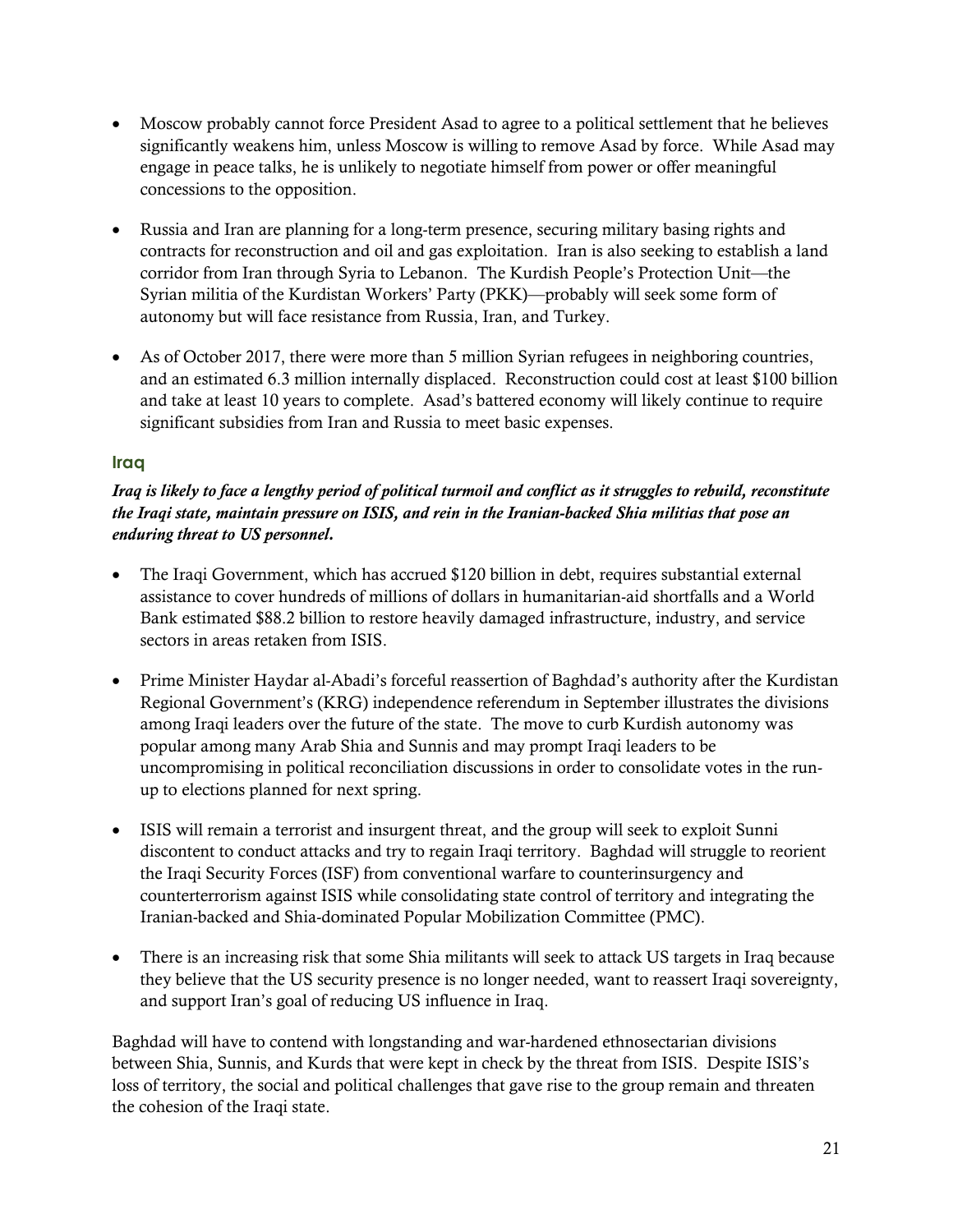#### **Yemen**

The war in Yemen is likely to continue for the foreseeable future because the Iranian-backed Huthis and the Saudi-led coalition remain far apart on terms for ending the conflict. The death of former Yemeni President Ali Abdallah Salih is only likely to further complicate the conflict as the Huthis and others scramble to win over those who previously backed Salih. We assess that the Huthis will continue to pursue their goals militarily and that, as a result, US allies and interests on the Arabian Peninsula will remain at risk of Huthi missile attacks until the conflict is resolved.

 Continued fighting almost certainly will worsen the vast humanitarian crisis, which has left more than 70 percent of the population—or about 20 million people—in need of assistance and aggravated a cholera outbreak that has reached nearly 1 million confirmed cases. Relief operations are hindered by security and bureaucratic constraints established by both the Huthi-Salih alliance and the Saudi-led coalition and by international funding shortages.

### <span id="page-21-0"></span>**SOUTH ASIA**

#### **Afghanistan**

*The overall situation in Afghanistan probably will deteriorate modestly this year in the face of persistent political instability, sustained attacks by the Taliban-led insurgency, unsteady Afghan National Security Forces (ANSF) performance, and chronic financial shortfalls.* The National Unity Government probably will struggle to hold long-delayed parliamentary elections, currently scheduled for July 2018, and to prepare for a presidential election in 2019. The ANSF probably will maintain control of most major population centers with coalition force support, but the intensity and geographic scope of Taliban activities will put those centers under continued strain. Afghanistan's economic growth will stagnate at around 2.5 percent per year, and Kabul will remain reliant on international donors for the great majority of its funding well beyond 2018.

#### **Pakistan**

*Pakistan will continue to threaten US interests by deploying new nuclear weapons capabilities, maintaining its ties to militants, restricting counterterrorism cooperation, and drawing closer to* 

*China.* Militant groups supported by Islamabad will continue to take advantage of their safe haven in Pakistan to plan and conduct attacks in India and Afghanistan, including against US interests. Pakistan's perception of its eroding position relative to India, reinforced by endemic economic weakness and domestic security issues, almost certainly will exacerbate long-held fears of isolation and drive Islamabad's pursuit of actions that run counter to US goals for the region.



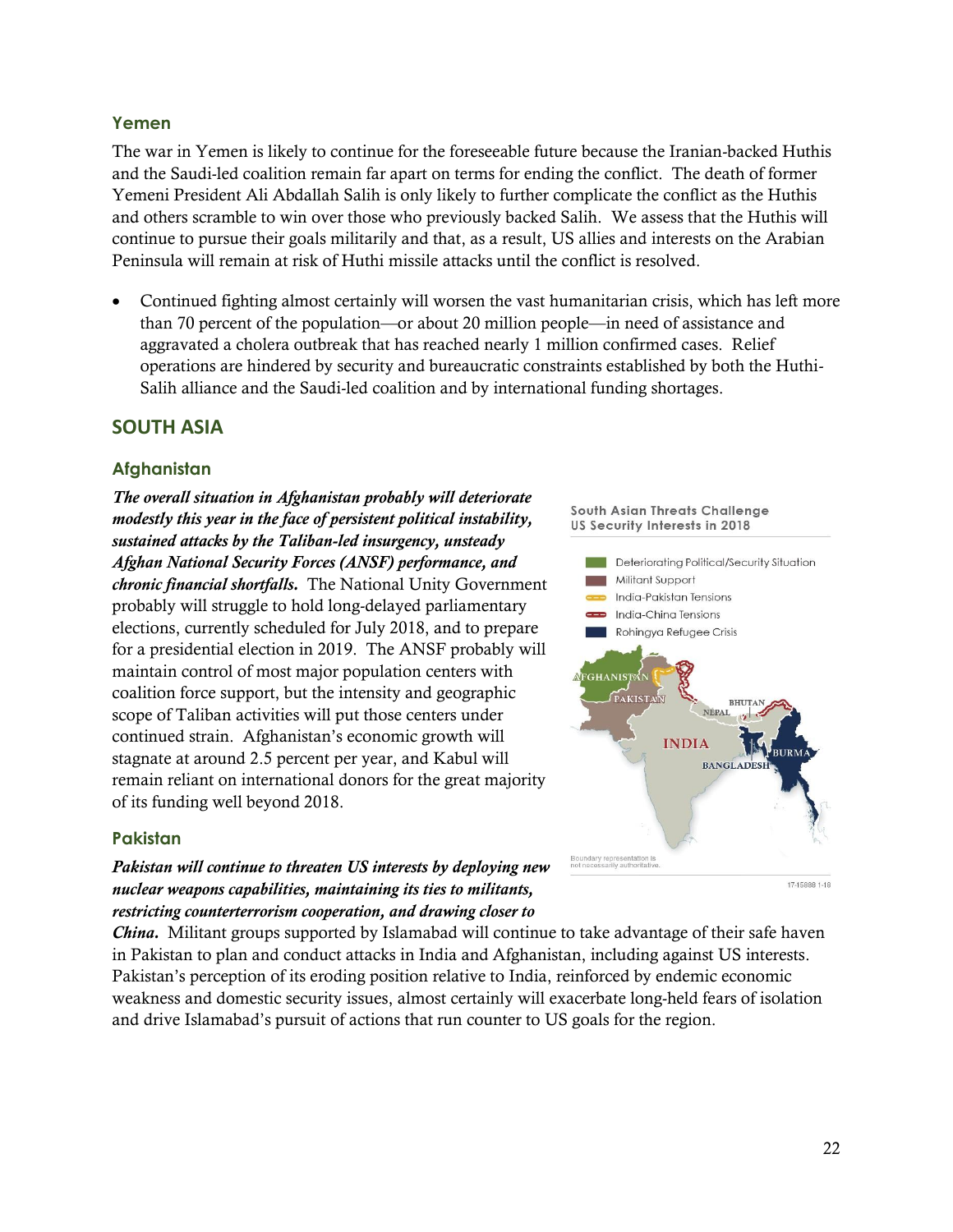#### **India-Pakistan Tension**

*Relations between India and Pakistan are likely to remain tense, with continued violence on the Line of Control and the risk of escalation if there is another high-profile terrorist attack in India or an uptick in violence on the Line of Control.*

#### **India-China Tension**

*We expect relations between India and China to remain tense and possibly to deteriorate further, despite the negotiated settlement to their three-month border standoff in August, elevating the risk of unintentional escalation.*

#### **Bangladesh-Burma Rohingya Crisis**

*The turmoil resulting from more than 600,000 Rohingyas fleeing from Burma to Bangladesh increases regional tension and may expand opportunities for terrorist recruitment in South and Southeast Asia.* Further operations by Burmese security forces against Rohingya insurgents or sustained violence by ethnic Rakhine militias probably would make it difficult to repatriate Burmese from Bangladesh.

### <span id="page-22-0"></span>**RUSSIA AND EURASIA**

#### **Russia**

*In his probable next term in office, President Vladimir Putin will rely on assertive and opportunistic foreign policies to shape outcomes beyond Russia's borders. He will also resort to more authoritarian tactics to maintain control amid challenges to his rule.*

Moscow will seek cooperation with the United States in areas that advance its interests. Simultaneously, Moscow will employ a variety of aggressive tactics to bolster its standing as a great power, secure a "sphere of influence" in the post-Soviet space, weaken the United States, and undermine Euro-Atlantic unity. The highly personalized nature of the Russian political system will enable Putin to act decisively to defend Russian interests or to pursue opportunities he views as enhancing Russian prestige and power abroad.

Russia will compete with the United States most aggressively in Europe and Eurasia, while applying less intense pressure in "outer areas" and cultivating partnerships with US rivals and adversaries—as well as with traditional US partners—to constrain US power and accelerate a shift toward a "multipolar" world. Moscow will use a range of relatively low-

#### **Economic and Military Affiliations** in Russia's Neighborhood



17-15889 12-17

cost tools to advance its foreign policy objectives, including influence campaigns, economic coercion, cyber operations, multilateral forums, and measured military force. Russia's slow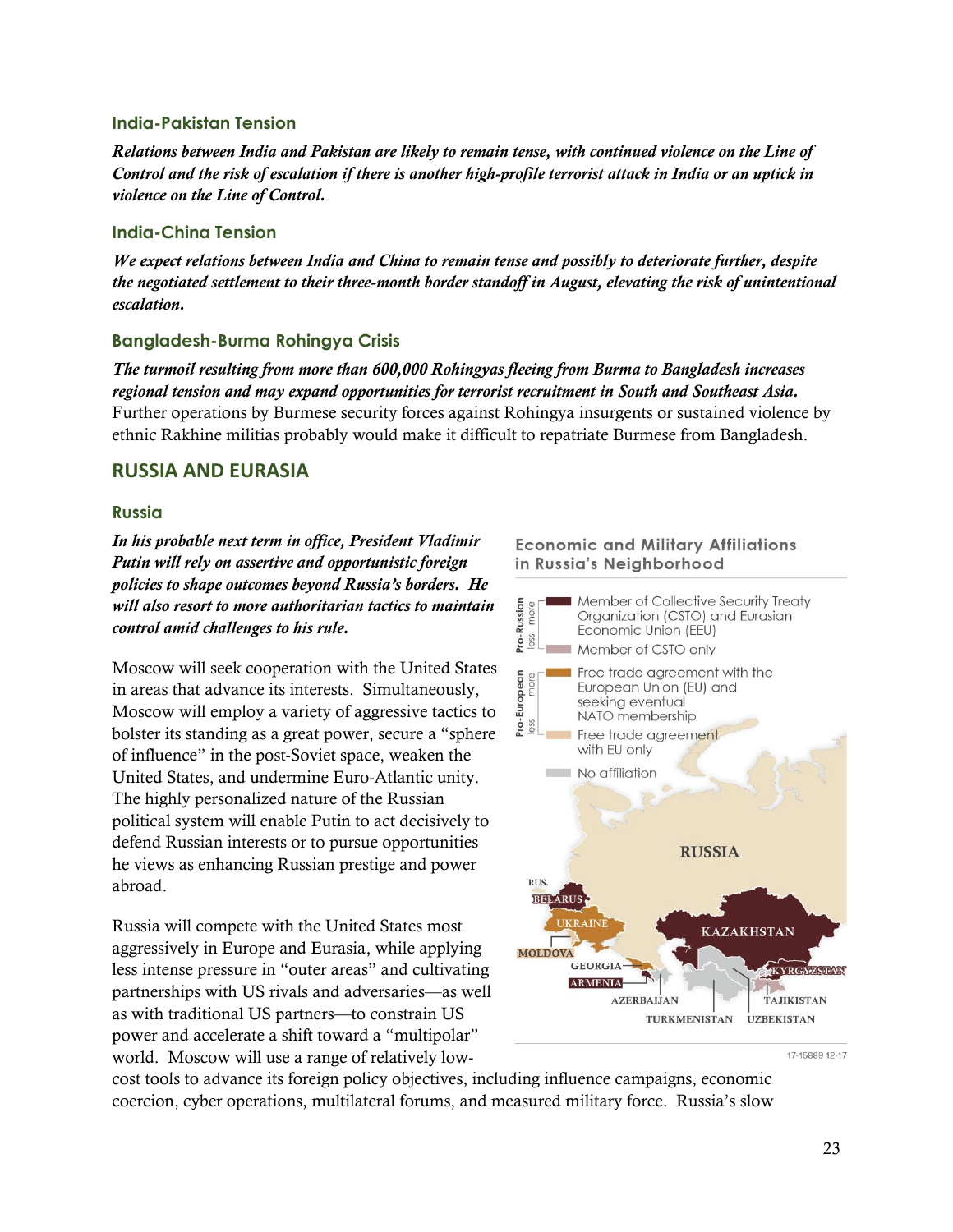economic growth is unlikely to constrain Russian foreign policy or by itself trigger concessions from Moscow in Ukraine, Syria, or elsewhere in the next year.

President Putin is likely to increase his use of repression and intimidation to contend with domestic discontent over corruption, poor social services, and a sluggish economy with structural deficiencies. He will continue to manipulate the media, distribute perks to maintain elite support, and elevate younger officials to convey an image of renewal. He is also likely to expand the government's legal basis for repression and to enhance his capacity to intimidate and monitor political threats, perhaps using the threat of "extremism" or the 2018 World Cup to justify his actions.

In 2018, Russia will continue to modernize, develop, and field a wide range of advanced nuclear, conventional, and asymmetric capabilities to balance its perception of a strategic military inferiority vis-a-vis the United States.

# **Ukraine**

*Ukraine remains at risk of domestic turmoil, which Russia could exploit to undermine Kyiv's pro-West orientation.* These factors will threaten Ukraine's nascent economic recovery and potentially lead to changes in its foreign policy that further inflame tension between Russia and the West.

- Popular frustrations with the pace of reforms, depressed standards of living, perceptions of worsening corruption, and political polarization ahead of scheduled presidential and legislative elections in 2019 could prompt early elections.
- Opposition leaders will seek to capitalize on popular discontent to weaken President Petro Poroshenko and the ruling coalition ahead of elections in 2019.

*The conflict in eastern Ukraine is likely to remain stalemated and marked by fluctuating levels of violence. A major offensive by either side is unlikely in 2018, although each side's calculus could change if it sees the other as seriously challenging the status quo.* Russia will continue its military, political, and economic destabilization campaign against Ukraine to stymie and, where possible, reverse Kyiv's efforts to integrate with the EU and strengthen ties to NATO. Kyiv will strongly resist concessions to Moscow but almost certainly will not regain control of Russian-controlled areas of eastern Ukraine in 2018. Russia will modulate levels of violence to pressure Kyiv and shape negotiations in Moscow's favor.

 Russia will work to erode Western unity on sanctions and support for Kyiv, but the Kremlin is coping with sanctions at existing levels.

# **Belarus, the Caucasus, Central Asia, Moldova**

### *The Kremlin will seek to maintain and, where possible, expand its influence throughout the former Soviet countries that it asserts are in its self-described sphere of influence*.

Russia views Belarus as a critical buffer between itself and NATO and will seek to spoil any potential warming between Minsk and the West. Belarus President Aleksandr Lukashenko will continue close security cooperation with Moscow but will continue to aim for normalized relations with the West as a check on Russia's influence.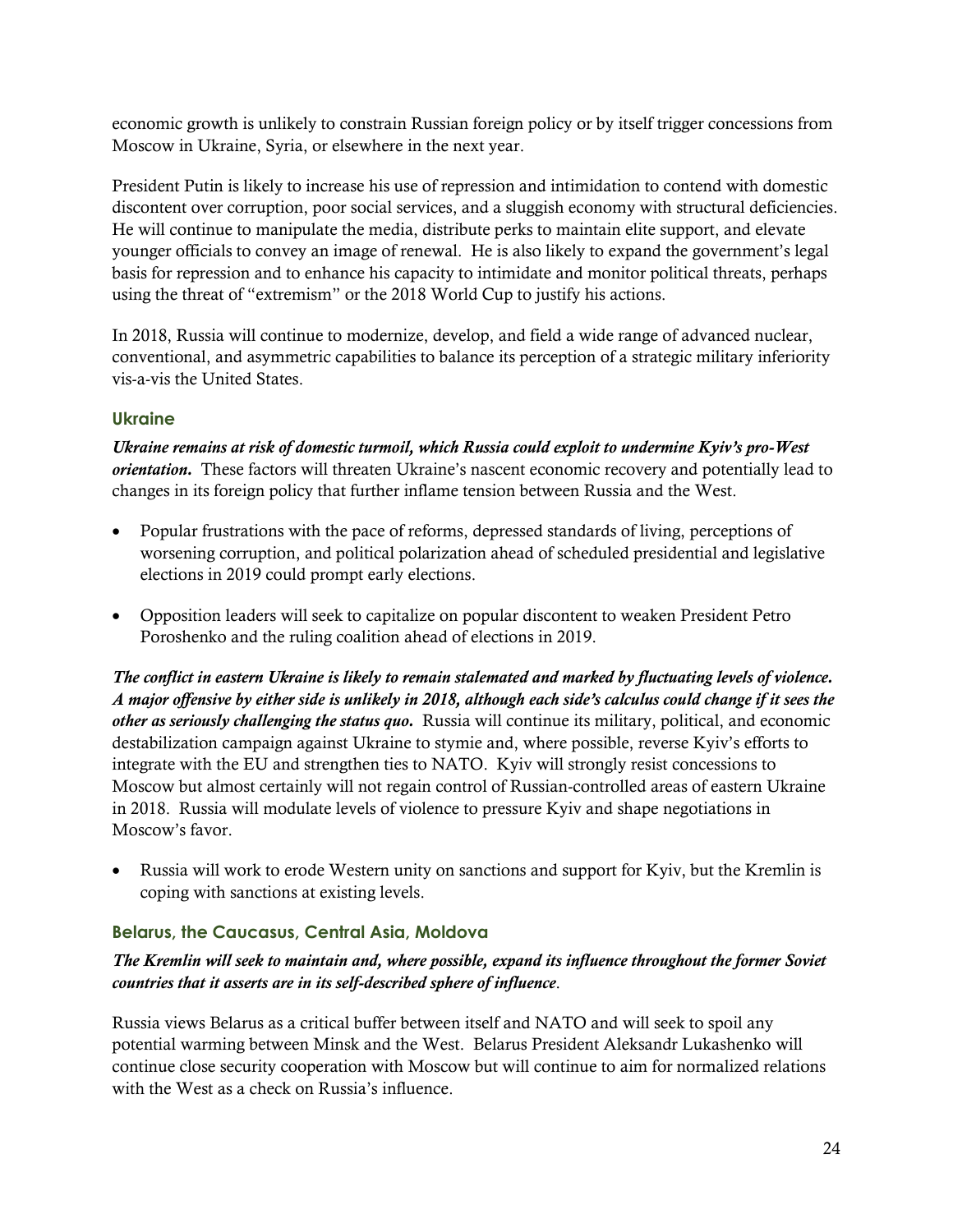Russia's continued occupation of 20 percent of Georgia's territory and efforts to undermine its Western integration will remain the primary sources of Tbilisi's insecurity.The ruling Georgian Dream party is likely to seek to stymie the opposition and reduce institutional constraints on its power.

Tension over the disputed region of Nagorno-Karabakh could devolve into a large-scale military conflict between Armenia and Azerbaijan, which could draw in Russia to support its regional ally. Both sides' reluctance to compromise, mounting domestic pressures, Azerbaijan's steady military modernization, and Armenia's acquisition of new Russian equipment sustain the risk of large-scale hostilities in 2018.

Russia will pressure Central Asia's leaders to reduce engagement with Washington and support Russian-led economic and security initiatives, while concerns about ISIS in Afghanistan will push Moscow to strengthen its security posture in the region. Poor governance and weak economies raise the risk of radicalization—especially among the many Central Asians who travel to Russia or other countries for work—presenting a threat to Central Asia, Russia, and Western societies. China will probably continue to expand outreach to Central Asia—while deferring to Russia on security and political matters—because of concern that regional instability could undermine China's economic interests and create a permissive environment for extremists, which, in Beijing's view, could enable Uighur militant attacks in China.

Moldova's ostensibly pro-European ruling coalition—unless it is defeated in elections planned for November—probably will seek to curb Russian influence and maintain a veneer of European reform while avoiding changes that would damage the coalition's grip on power. The current Moldovan Government probably will move forward on implementing Moldova's EU Association Agreement against the will of openly pro-Russian and Russian-backed President Igor Dodon. Settlement talks over the breakaway region of Transnistria will continue, but progress likely will be limited to small issues.

# <span id="page-24-0"></span>**EUROPE**

*The European Union and European national governments will struggle to develop common approaches to counter a variety of security challenges, including instability on their periphery, irregular migration to their region, heightened terrorist threats, and Russian influence campaigns, undercutting Western cohesion*.

- These concerns are spurring many countries to increase defense spending and enhance capabilities.
- European governments will need to strengthen their counterterrorism regimes to deal with a diverse threat, including ISIS aspirants and returning foreign fighters.

Turkey's counterterrorism cooperation with the United States against ISIS is likely to continue, but thwarting Kurdish regional ambitions will be a foreign policy priority. President Recep Tayyip Erdogan is likely to employ polarizing rhetoric, straining bilateral relations and cooperation on shared regional goals.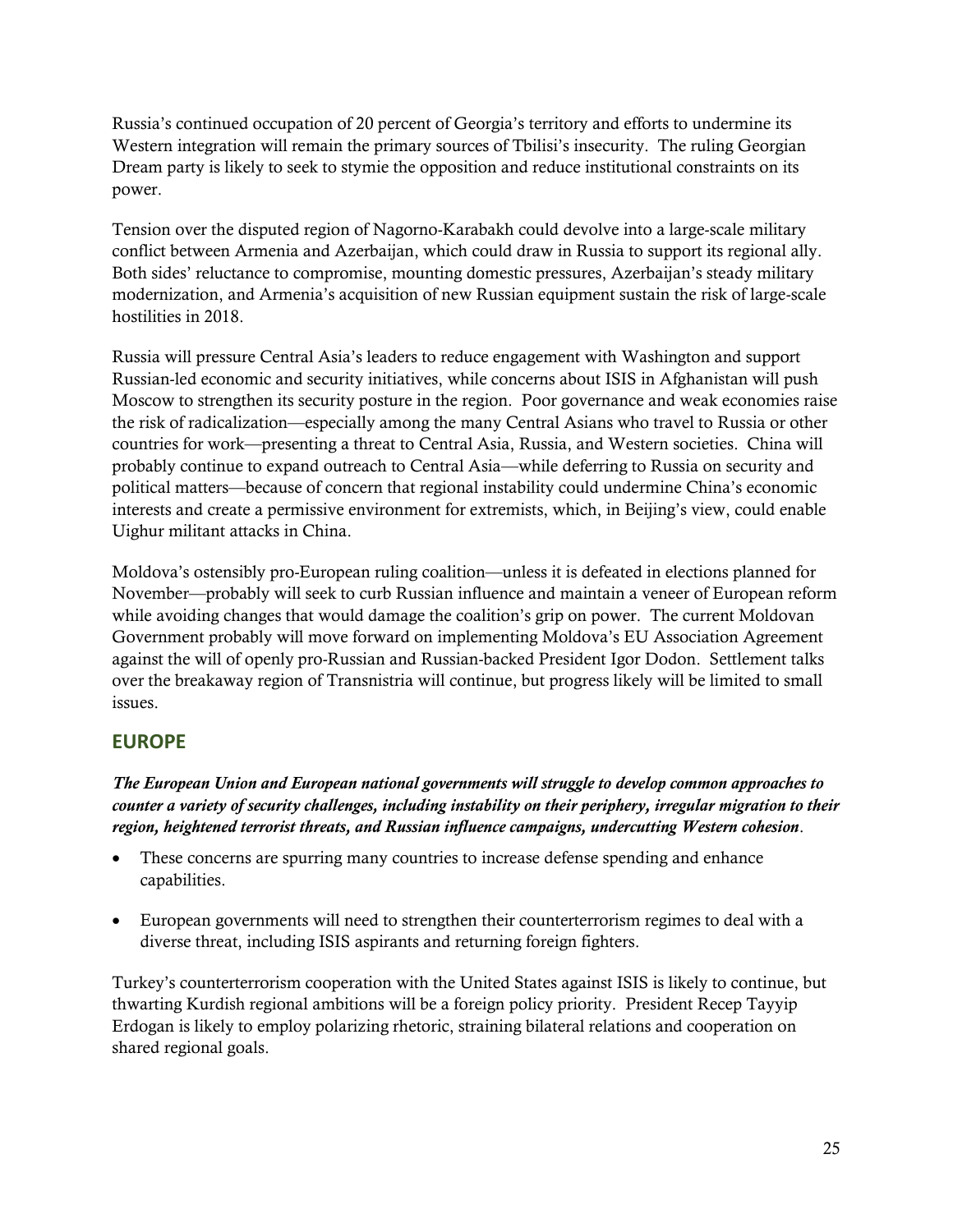# <span id="page-25-0"></span>**AFRICA**

*Nigeria—the continent's largest economy—will face a security threat from Boko Haram and ISIS West Africa (ISIS-WA) while battling internal challenges from criminal, militant, and secessionist groups.*  ISIS-WA and Boko Haram are regional menaces, conducting cross-border attacks in Nigeria, Cameroon, Chad, and Niger and posing a threat to Western interests. Meanwhile, militant and secessionist groups in in the southern and central areas of Nigeria are capitalizing on longstanding social and economic grievances as the country nears the 2019 presidential election.

*Politically fragile governments in Africa's Sahel region will remain vulnerable to terror attacks in 2018, despite efforts to coordinate their counterterror operations.* ISIS and al-Qa'ida–allied groups, along with other violent extremists, will attempt to target Western and local government interests in the region, and a stalled peace process is likely to undercut the presidential election in Mali.

*The Ethiopian and Kenyan Governments are likely to face opposition from publics agitating for redress of political grievances. Somalia's recently elected government probably will struggle to project its authority and implement security reforms amid the drawdown of African Union forces in 2018, while al-Shabaab the most potent terrorist threat to US interests in East Africa—probably will increase attacks.*

*Clashes between the South Sudanese Government and armed opposition groups will continue, raising the risk of additional mass atrocities as both sides use ethnic militias and hate speech and the government continues its crackdown on ethnic minorities.* The South Sudanese are the world's fastest growing refugee population, and the significant humanitarian challenges stemming from the conflict, including severe food insecurity, will strain the resources of neighboring countries hosting refugees.

*Sudan is likely to continue some aspects of its constructive engagement with the United States following the suspension of sanctions because it has given priority to shedding its international pariah status and reviving its economy.* Khartoum probably will acquiesce to some US requests, such as increasing counterterrorism cooperation and improving humanitarian access, but will be reluctant to take any steps that it perceives jeopardize its national security interests.

*Political unrest and security threats across the region are likely to intensify as the Presidents of Burundi and the Democratic Republic of the Congo (DRC) face public and armed opposition to their rule and the Central African Republic (CAR) struggles to cope with a nationwide surge in conflict.* Over-stretched UN missions in CAR and DRC are unlikely to stem the rising challenges from their concurrent humanitarian and security crises.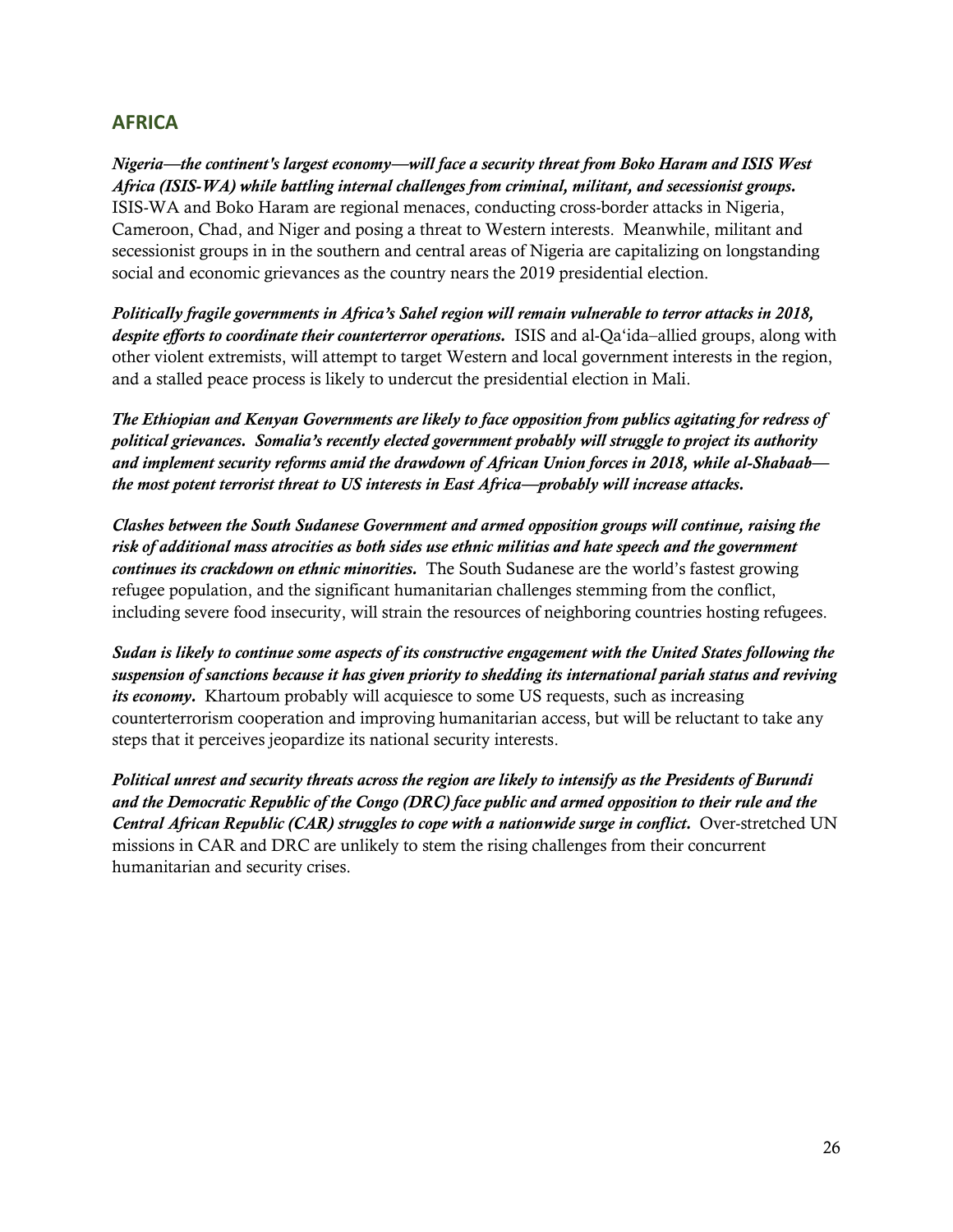### <span id="page-26-0"></span>**THE WESTERN HEMISPHERE**

*A key feature of the 2018 political environment in Latin America almost certainly will be popular frustration with low economic growth, corruption scandals, and the specter of endemic criminal activity in some countries.* Larger and increasingly sophisticated middle classes—with greater access to social media—are demanding more accountability from their governments. Presidential elections, including those in Mexico and Colombia, will occur at a time when support for political parties and governing institutions is at record lows and could bolster the appeal of outsider candidates.

#### **Mexico**

Mexicans are focused on presidential and legislative elections scheduled for July 2018, in which corruption, high violence, and a tepid economy will be key issues. The Mexican Government has made slow progress implementing rule-of-law reforms and will continue to rely on the military to lead counternarcotics efforts. Mexico's \$1.1 trillion economy benefits from strong economic fundamentals, but uncertainty over trade relationships and higher-than-expected inflation could further slow economic growth. President Enrique Pena Nieto is focusing on domestic priorities, including recovery from the September 2017 earthquakes and managing impacts from potential US policy shifts ahead of the elections. In recent years, Mexican US-bound migration has been net negative but might increase if economic opportunity at home declined.

#### **Central America**

Insecurity and lack of economic opportunities likely will remain the principal drivers of irregular migration from the Northern Triangle countries of El Salvador, Guatemala, and Honduras. Homicide rates in these countries remain high, and gang-related violence is still prompting Central Americans to flee.

#### **Venezuela**

Economic woes and international diplomatic pressure probably will put political pressure on the Venezuelan Government in 2018. Living standards have declined and shortages of basic goods are driving the increase in Venezuelans seeking asylum in the United States and the region. Venezuela's negotiations with creditors probably will lead to messy legal battles. Venezuela almost certainly will seek to minimize further disruptions to oil production and exports to maintain its critical oil export earnings. Oil prices have increased slightly this year, but crude oil production continues to decline.

#### **Colombia**

President Juan Manuel Santos will seek to cement implementation of the Revolutionary Armed Forces of Colombia (FARC) peace accord, as campaigning intensifies for the May 2018 presidential election. The FARC's new political-party status and the uncertainty around the transitional justice reforms will be a factor in the political environment ahead of elections. Substantial budget constraints will slow major programs or policy changes. The influx of FARC dissidents, drug traffickers, and other illegal actors into remote areas will challenge security forces during the next 12 months. Cocaine production in Colombia is at an all-time high, and crop substitution and eradication programs are facing stiff local resistance.